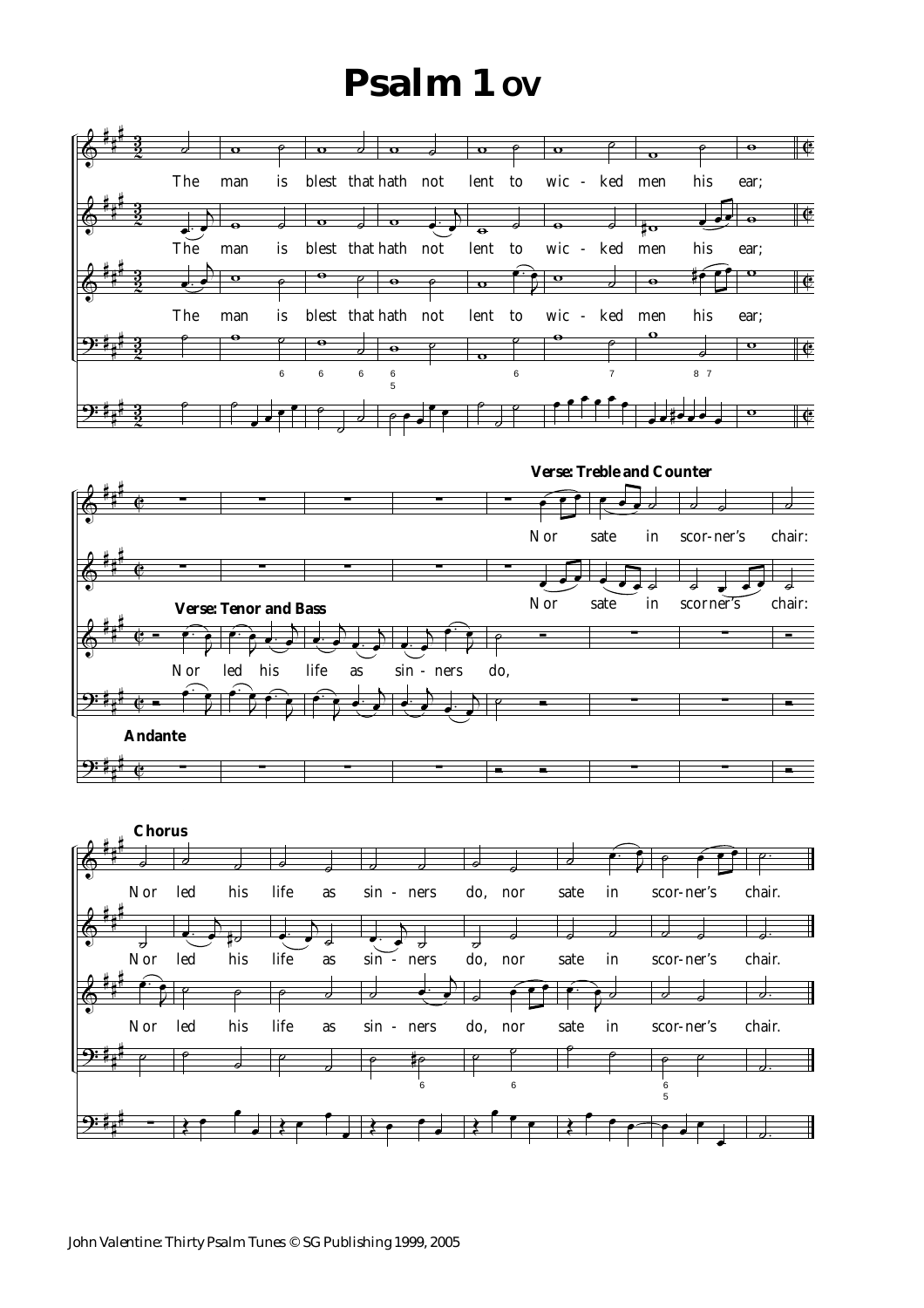#### *Psalm 1 continued*



But in the law of God the Lord doth set his whole delight; And in the same doth exercise himself both day and night.

He shall be like a tree that is planted the rivers nigh, Which in due season bringeth forth its fruit abundantly.

Whose leaf shall never fade nor fall, but flourishing shall stand: E'en so all things shall prosper well that this man takes in hand.

As for ungodly men, with them it shall be nothing so; But as the chaff which by the wind is driven to and fro.

Therefore the wicked men shall not in judgment stand upright: Nor in assembly of the just shall sinners come in sight.

For why? the way of godly men unto the Lord is known: Whereas the way of wicked men shall quite be overthrown.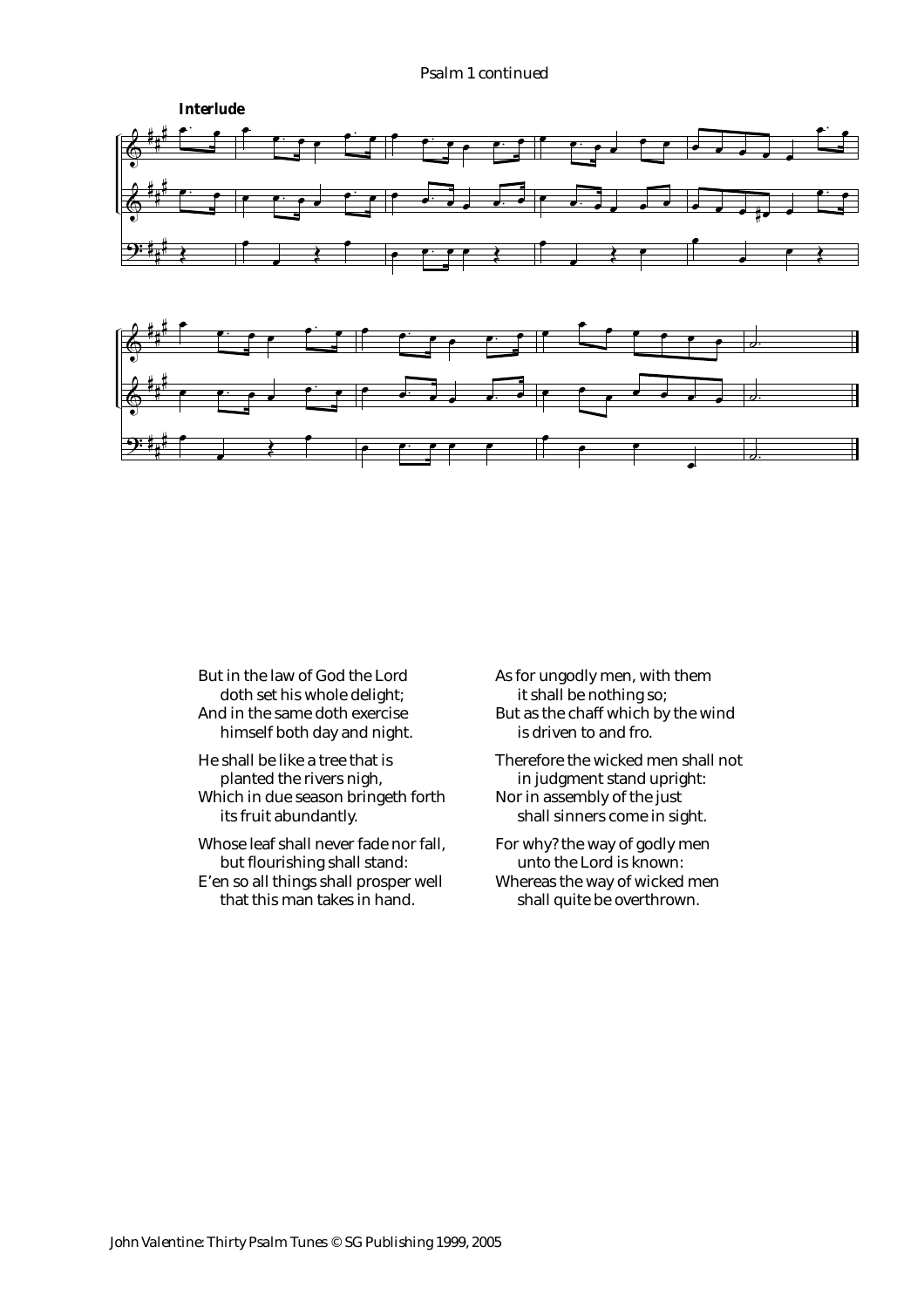# **Psalm 2 ov**

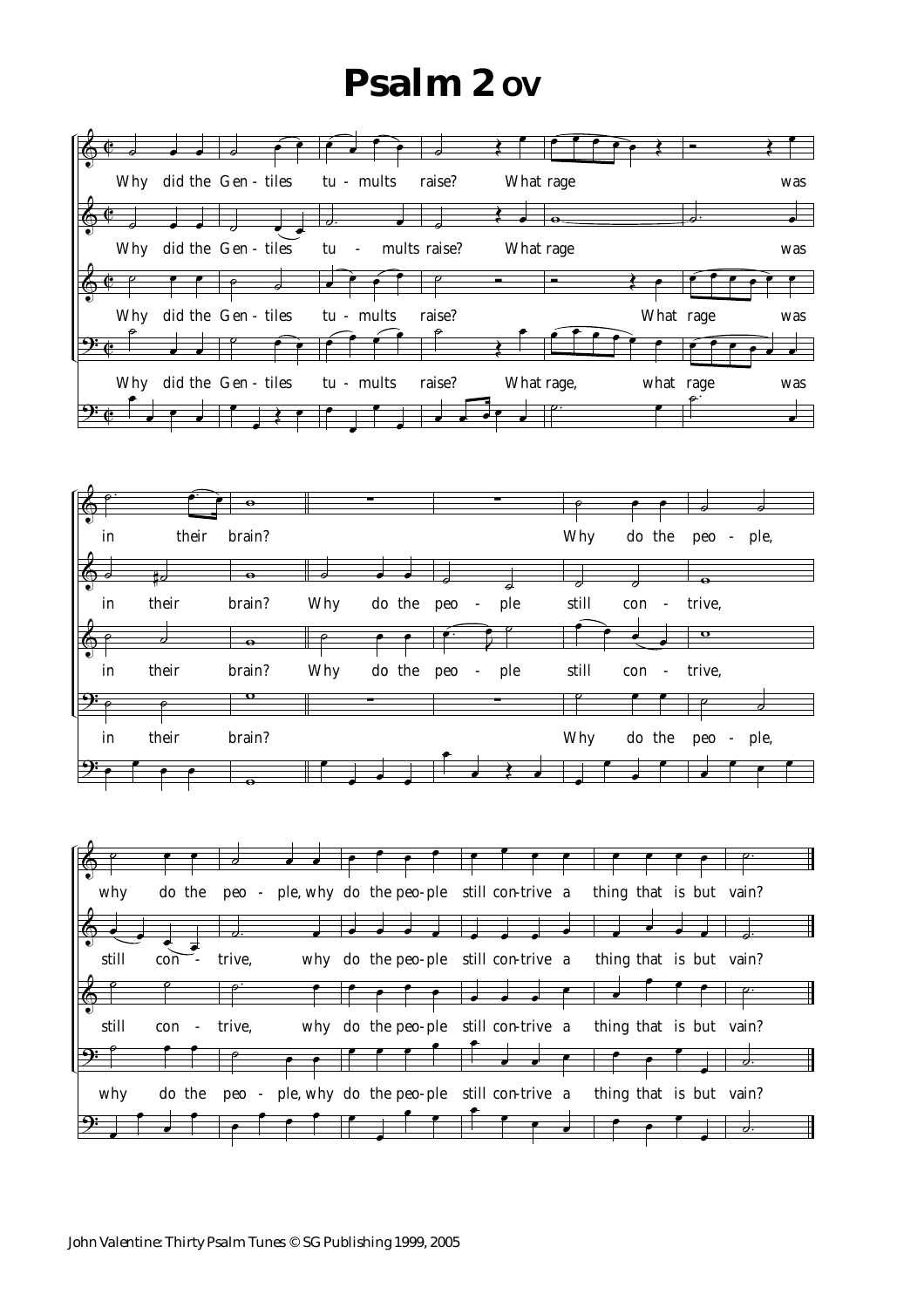#### *Psalm 2 continued*



- The kings and rulers of the earth conspire, and are all bent Against the Lord, and Christ his Son, whom he among us sent.
- Shall we be bound to them? say they, let all their bonds be broke: And of their doctrine and their law
- let us reject the yoke.
- But he that in the heav'n doth dwell, their doings will deride: And make them all as mocking stocks throughout the world so wide.

Now ye, O kings and rulers all, be wise therefore, and learn'd, By whom the matters of the world are judged and discern'd.

- See that ye serve the Lord above in trembling and in fear; See that with rev'rence ye rejoice when you to him draw near.
- See that you do embrace and kiss his Son without delay; Lest in his wrath ye suddenly perish from the right way.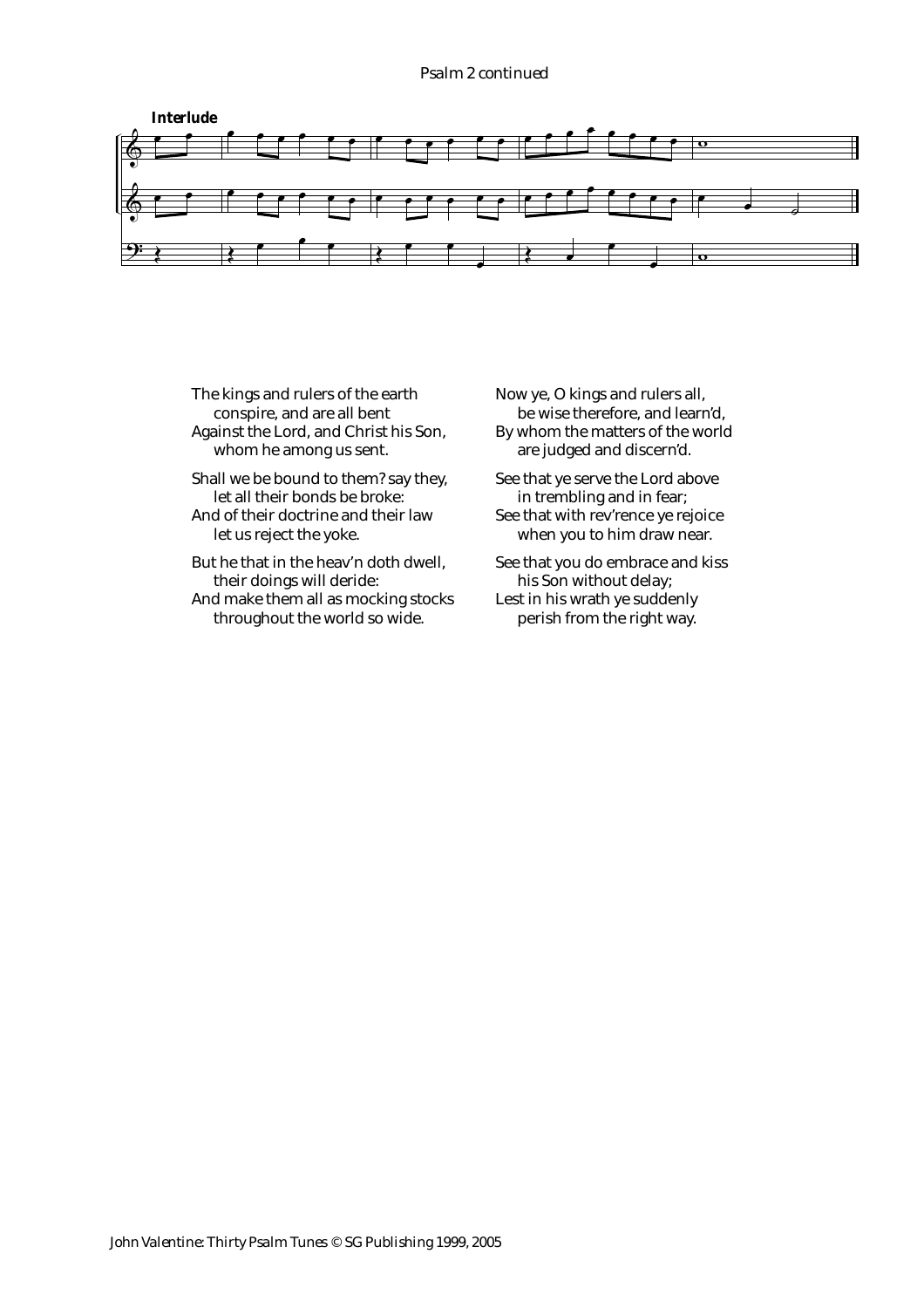# **Psalm 3 OV**





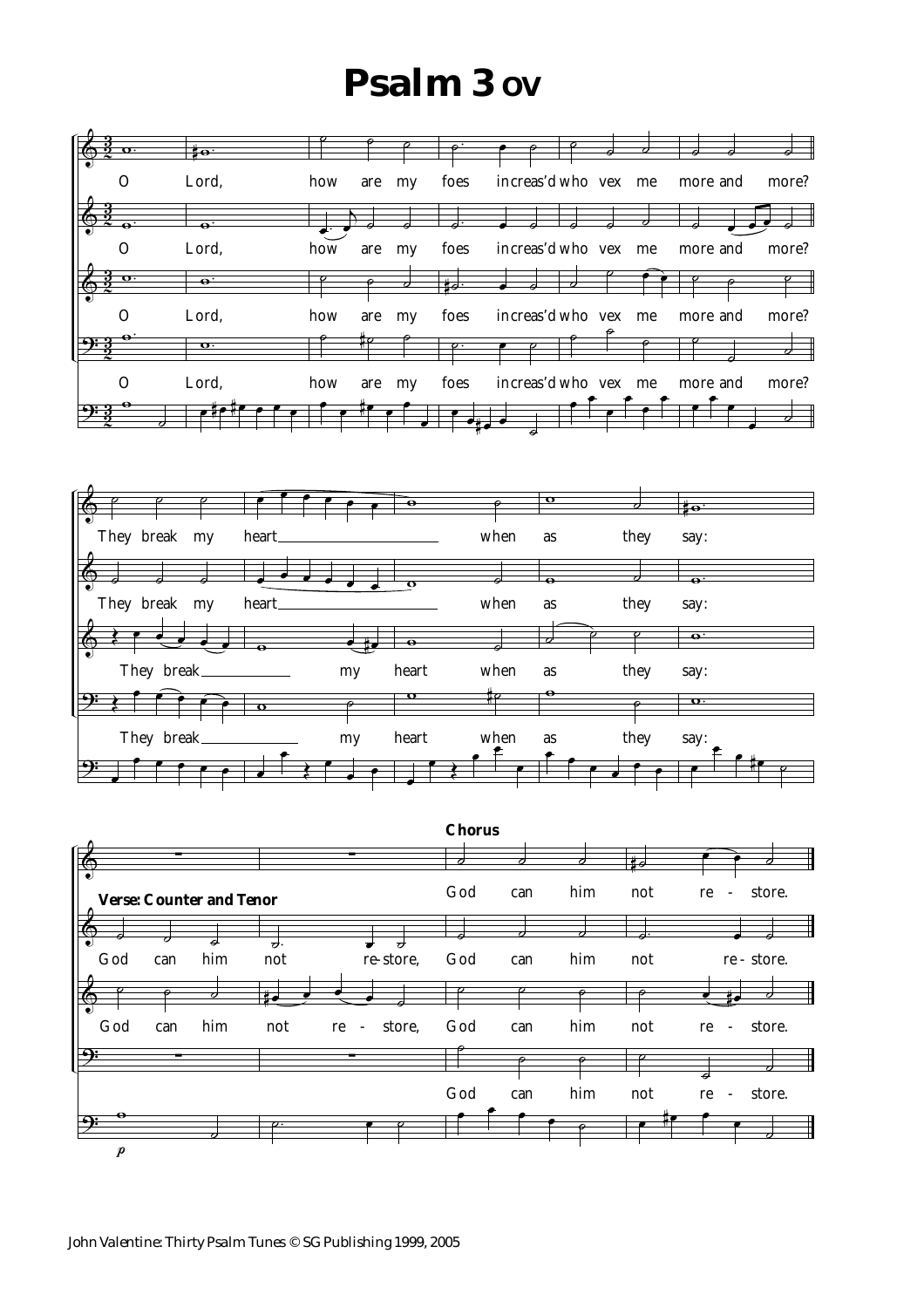### *Psalm 3 continued*



- But thou, O Lord, are my defence, when I am hard bestead; My worship and my honour both, and thou hold'st up my head. Then with my voice unto the Lord
- I did both call and cry, And he out of his holy hill did hear me speedily.
- I laid me down, and quietly I slept, and rose again: For why? I know assuredly the Lord did me sustain.
- If thousands up against me rise, I will not be afraid: For thou art still my Lord and God, my Saviour and my aid.
- Rise up therefore, save me my God, to thee I make my prayer: For thou hast broke the cheeks and teeth of all that wicked are.
- Salvation only doth belong to thee, O Lord, above: Who on thy people dost bestow
	- thy blessing and thy love.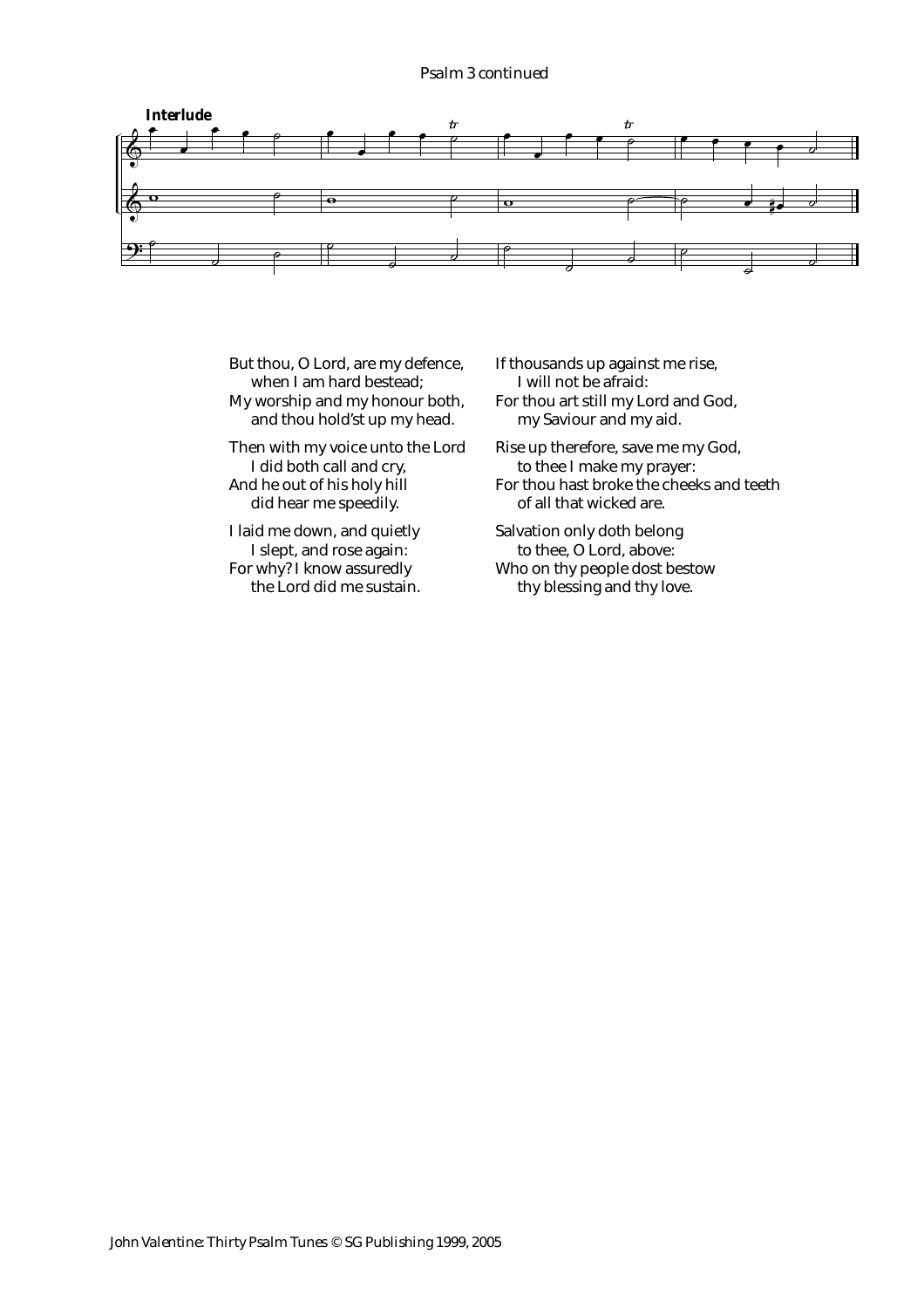# **Psalm 4 OV**



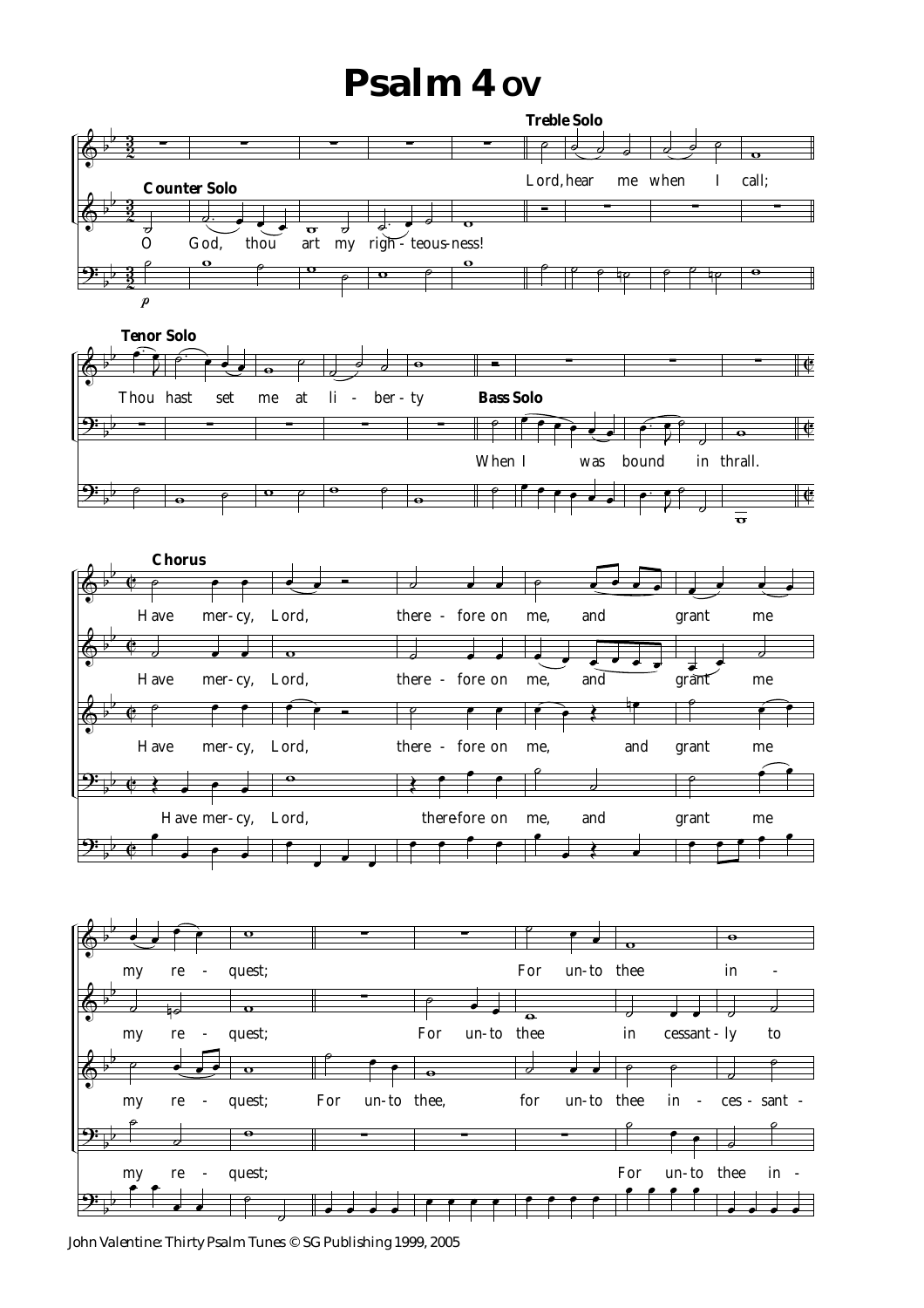#### *Psalm 4 continued*







O mortal men, how long will ye my glory thus despise? Why wander ye in vanity, and follow after lies?

Know ye that good and godly men the Lord doth take and choose: And when to him I make complaint, he doth me not refuse.

Sin not, but stand in awe therefore, examine well your heart: And in your chamber quietly see you yourselves convert.

Offer to God the sacrifice of righteousness and praise; And look that in the living Lord you put your trust always.

The greater sort crave wordly goods and riches do embrace; But, Lord, grant us thy countenance,

thy favour and thy grace.

For thou thereby shalt make my heart more joyful, and more glad Than they that of their corn and wine

full great increase have had.

In peace therefore lie down will I, taking my rest and sleep: For thou only dost me, O Lord, preserve and safely keep.

*To Father, Son, and Holy Ghost, immortal glory be: As was, is now, and shall be still to all eternity.*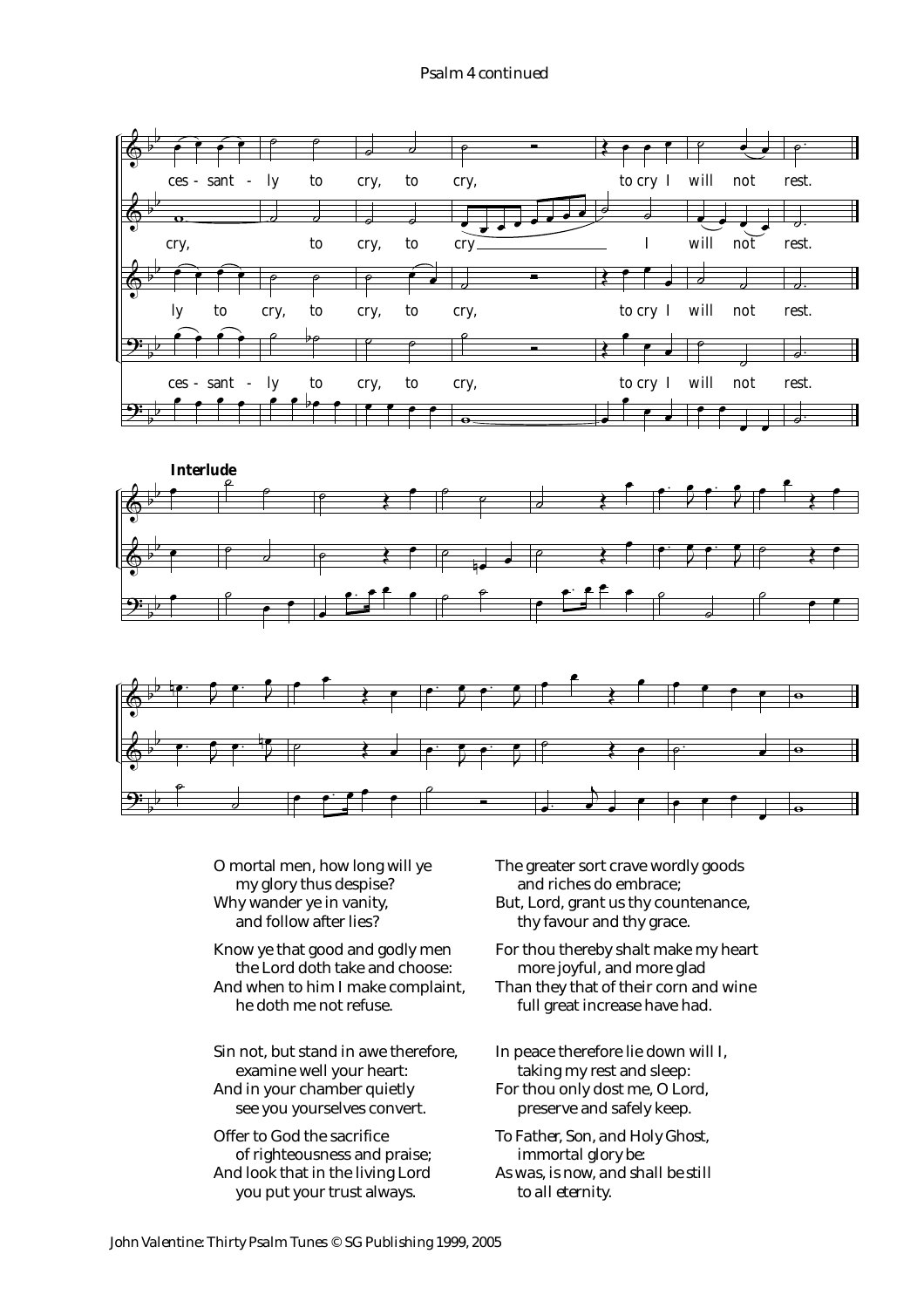## **Psalm 5 OV**

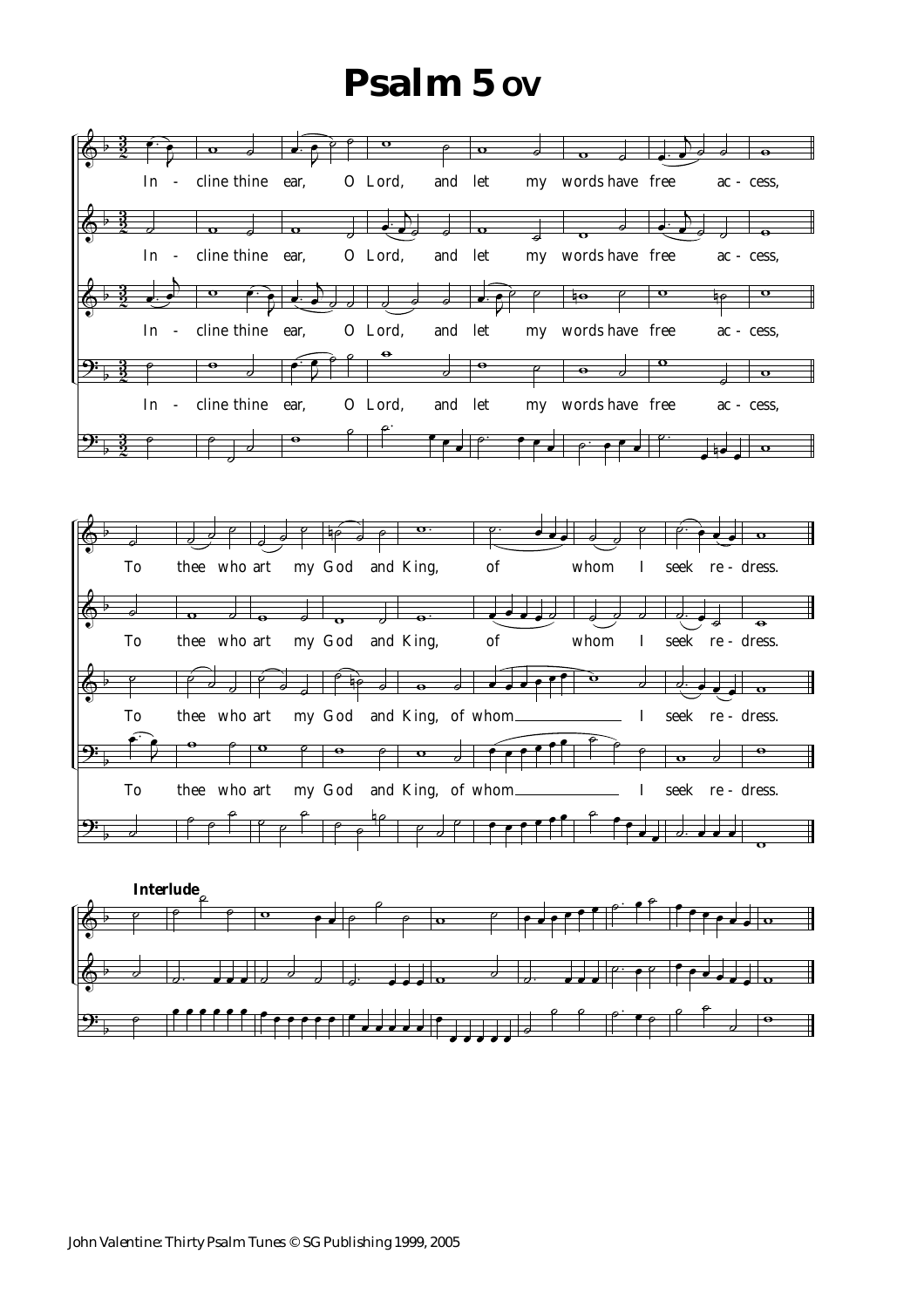Hear me betime, Lord, tarry not, for I will have respect, My supplication in the morn to thee for to direct.

And I will patiently still trust in thee my God alone: Thou art not pleas'd with wickedness, and ill with thee dwells none.

Such as be foolish shall not stand in sight of thee, O Lord; Vain workers of iniquity thou hast always abhorr'd.

The liars and the base flatterers shall be destroy'd by thee; Blood-thirsty and deceitful men likewise shall hated be.

Therefore will I come to thy house, trusting upon thy grace: And rev'rently will worship thee,

towards thy holy place.

Lord, lead me in thy righteousness for to confound my foes: Also the way that I shall walk, before my face disclose.

For in their mouths there is no truth, their inward filth is great: Their throat an open sepulchre, and tongues full of deceit.

Destroy their false conspiracies, that they may come to nought: Subvert them in their heaps of sin, who have rebellion wrought.

But those that put their trust in thee, let them be glad always; And render thanks for their defence. and give thy name the praise.

For thou with favour wilt increase the just and righteous still:

And with thy grace, as with a shield, defend him from all ill.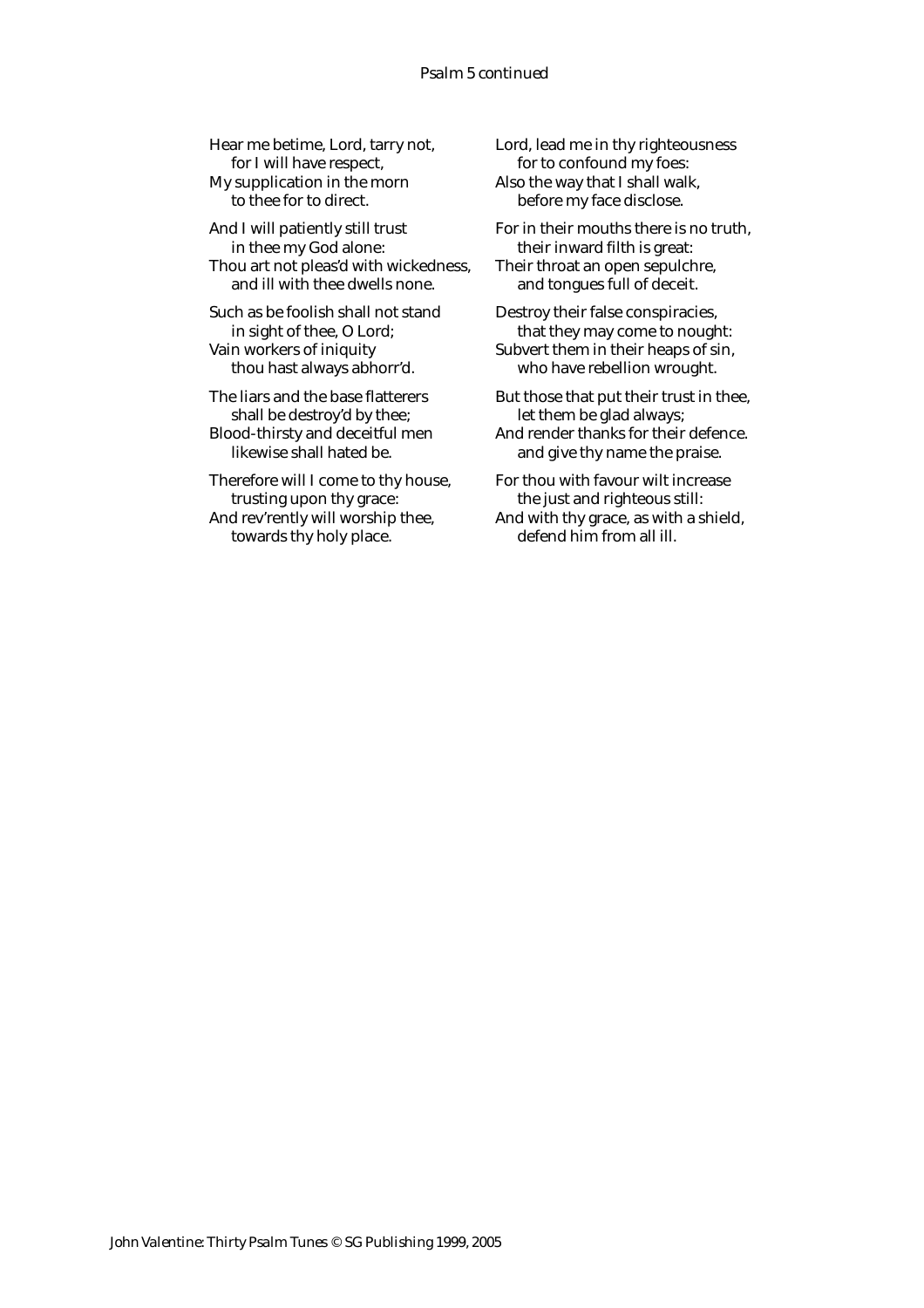# **Psalm 6 OV**

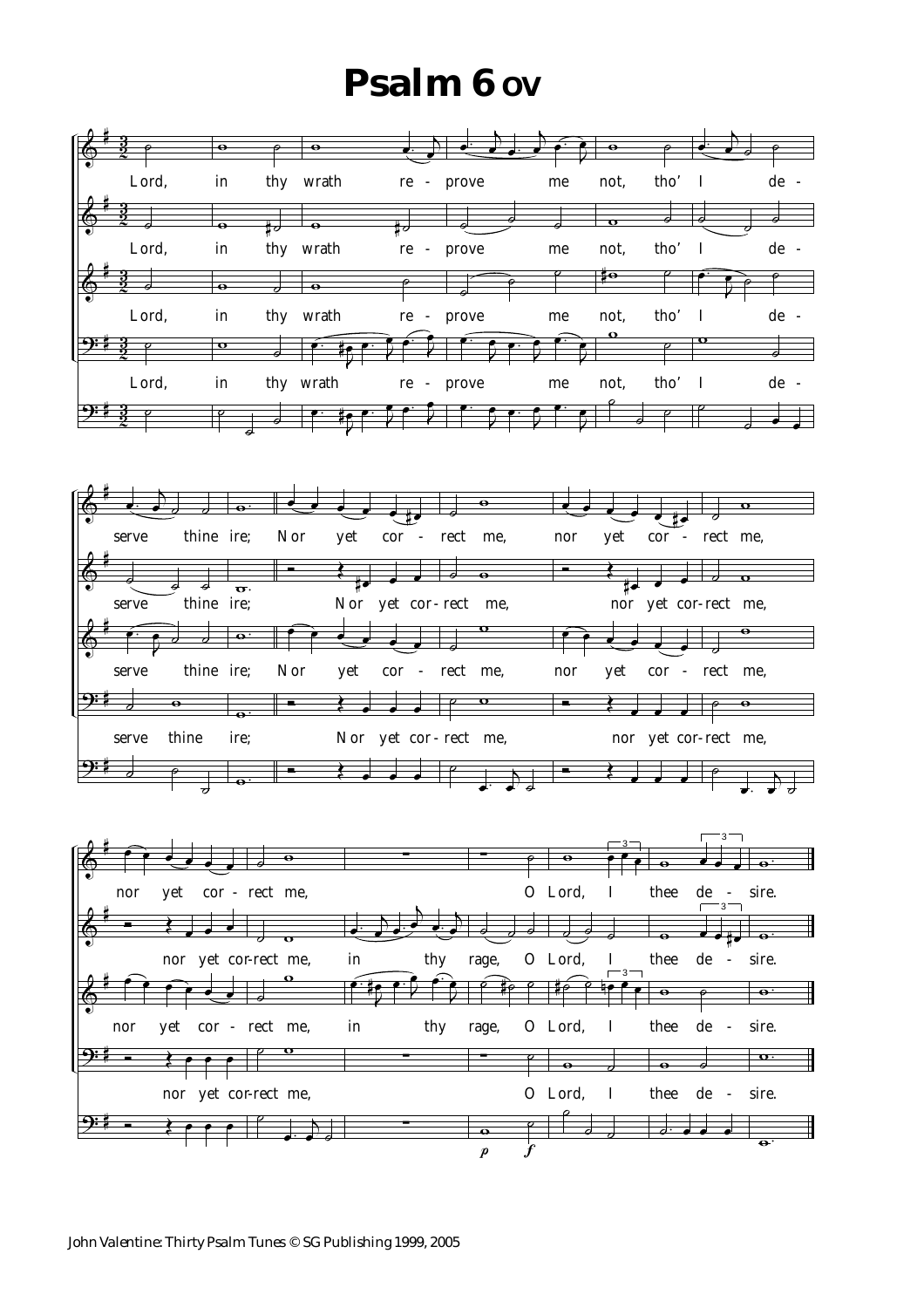### *Psalm 6 continued*



For I am weak, therefore, O Lord, of mercy me forbear: And heal me, Lord, for why? thou know'st my bones do quake for fear.

My soul is troubled very sore and vex'd exceedingly: But, Lord, how long wilt thou delay to cure my misery?

- Lord, turn thee to thy wonted grace, some pity on me take:
- O save me, not for my deserts but for thy mercies sake.
- For why? no man among the dead, remembereth thee at all;
- Or who shall worship thee, O Lord, that in the pit do fall?
- So grievous is my plaint and moan, that I grow wondrous faint:
- All the night long I wash my bed with tears of my complaint.

My sight is dim, and waxeth old, with anguish of my heart: For fear of them that be my foes, and would my soul subvert.

But now depart from me, all ye that work iniquity: Because the Lord hath heard the voice of my complaint and cry.

- He heard not only the request and pray'r of my sad heart: But it received at my hands, and took it in good part.
- And now my foes that vexed me, the Lord will soon defame: And suddenly confound them all, with great rebuke and shame.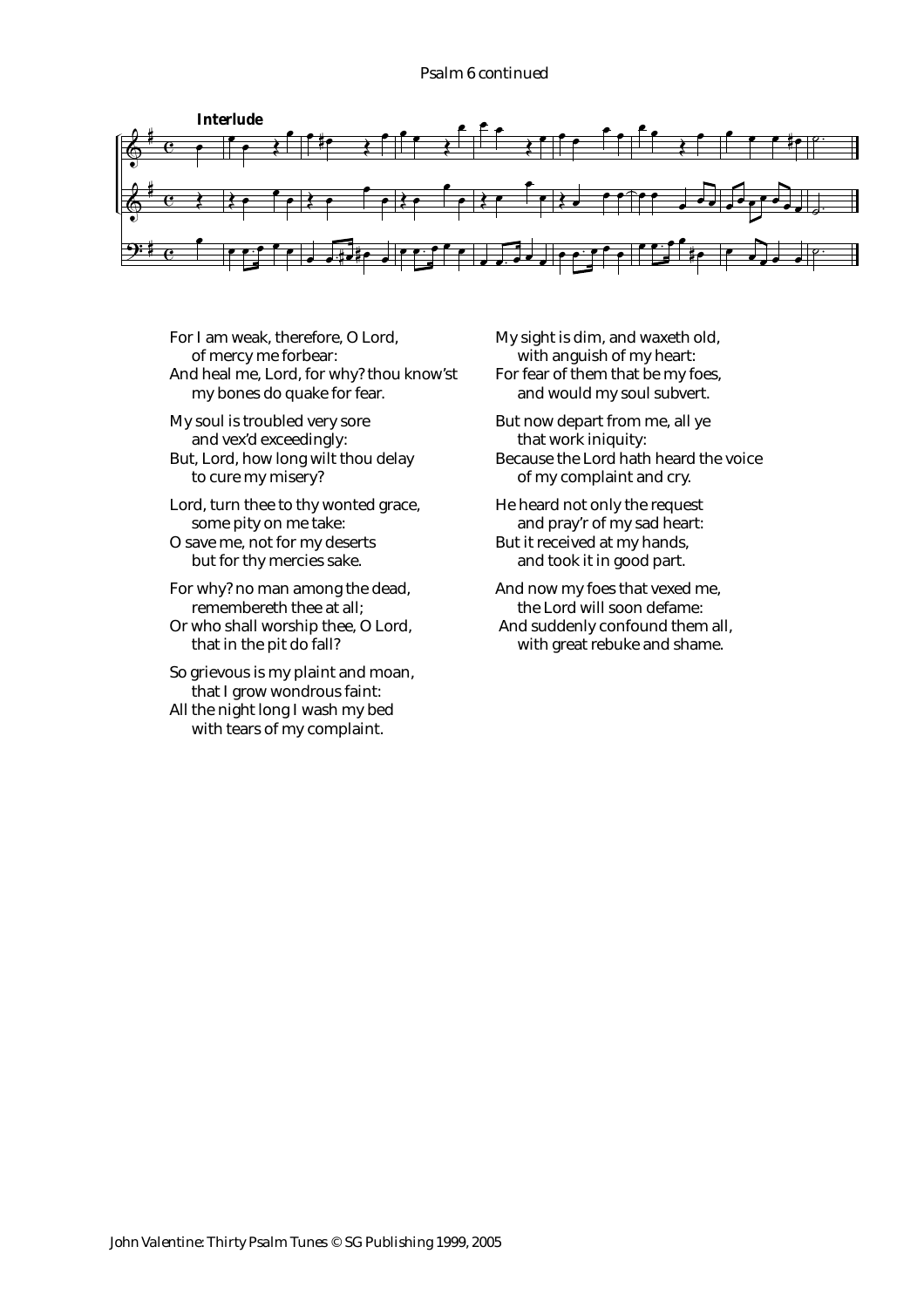# **Psalm 7 OV**

**verses 1, 10, 11 and 17**

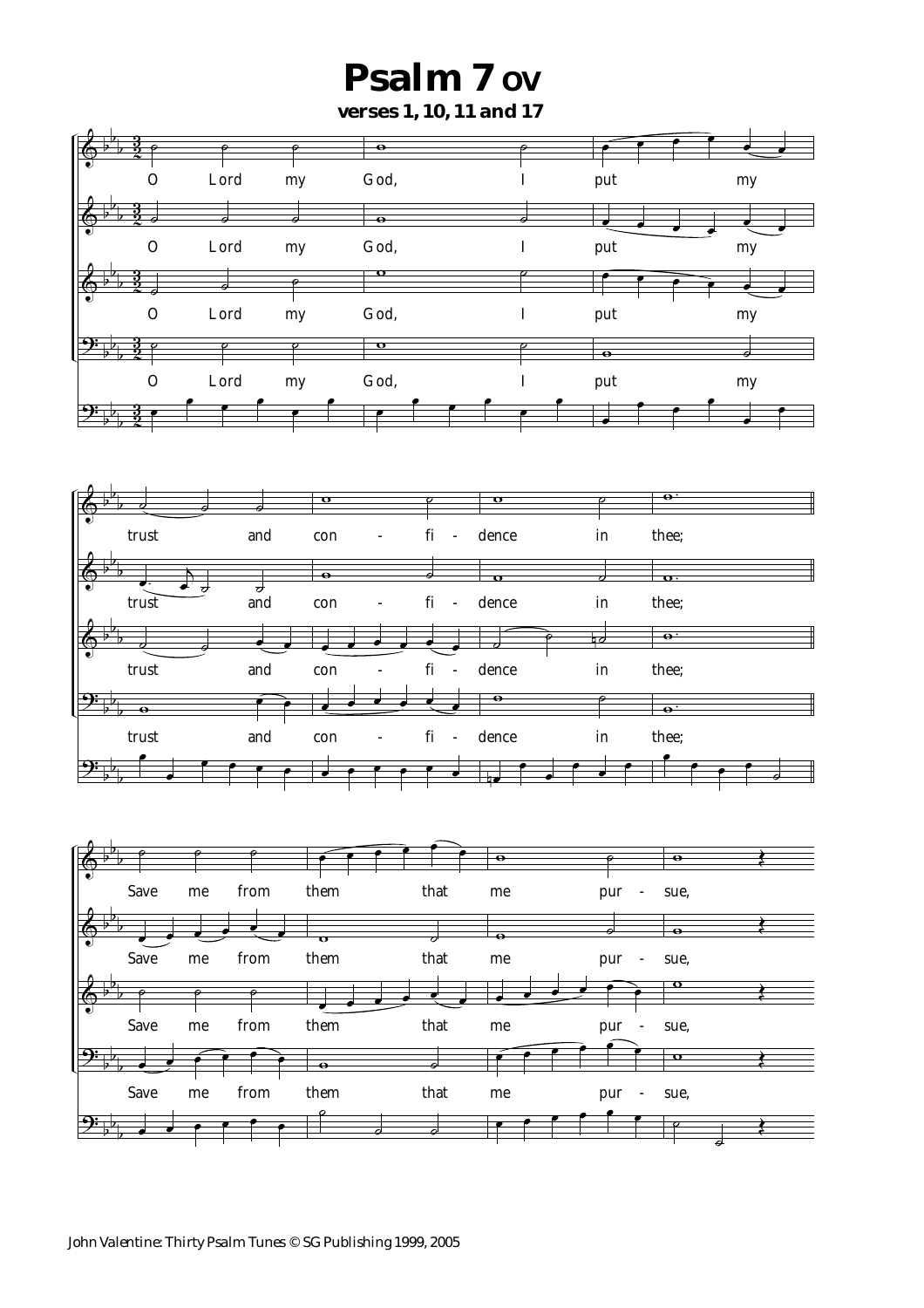*Psalm 7 continued*





I take my help to come of God, in all my pain and smart: Who doth preserve all those that be of pure and perfect heart.

The just man and the wicked both he judgeth by his power: So that he feels his mighty hand e'en ev'ry day and hour.

I will give thanks to God therefore, that judgeth righteously: And with my song will praise the name of him that is most high.

*John Valentine: Thirty Psalm Tunes © SG Publishing 1999, 2005*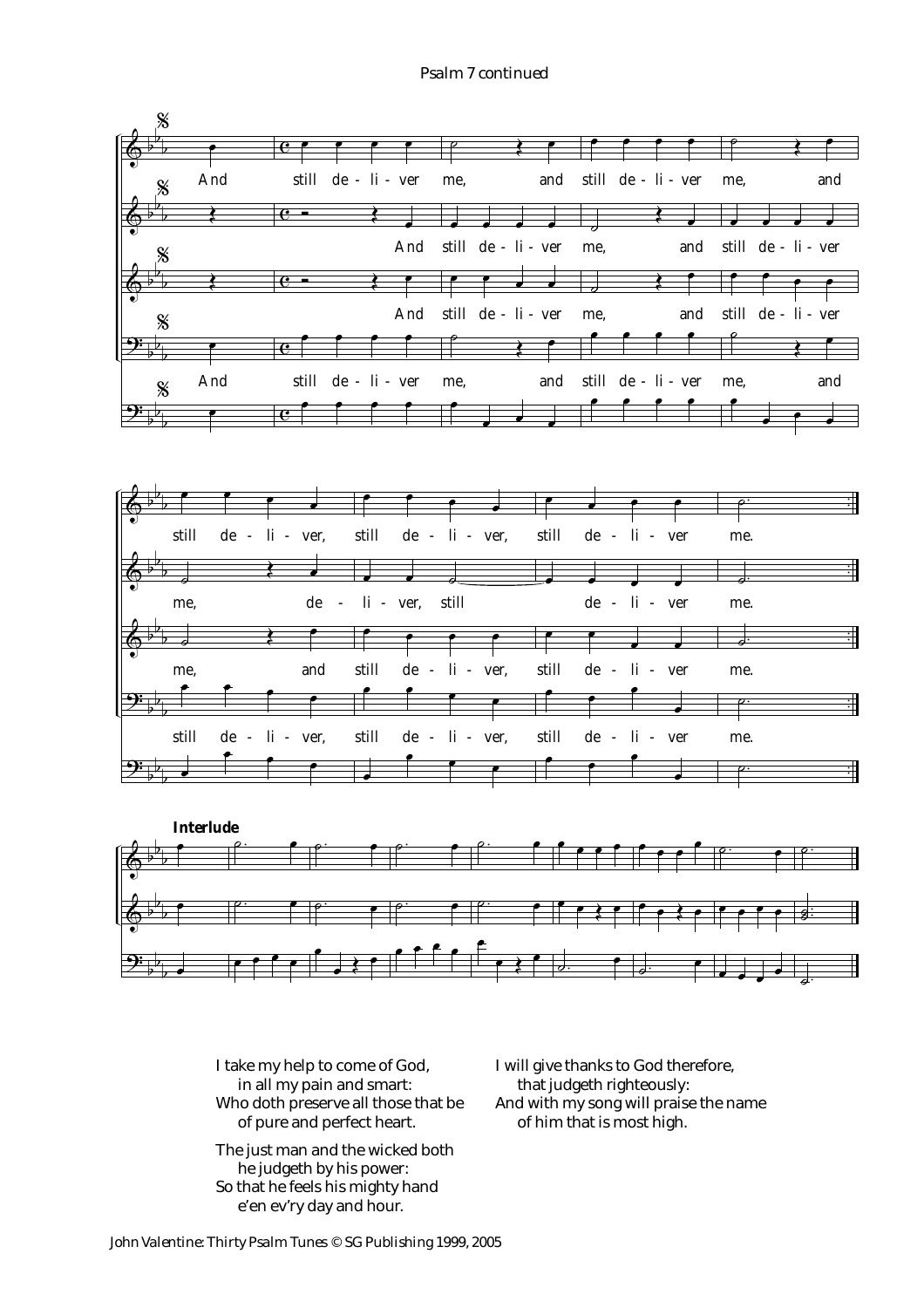### **Psalm 8 OV**

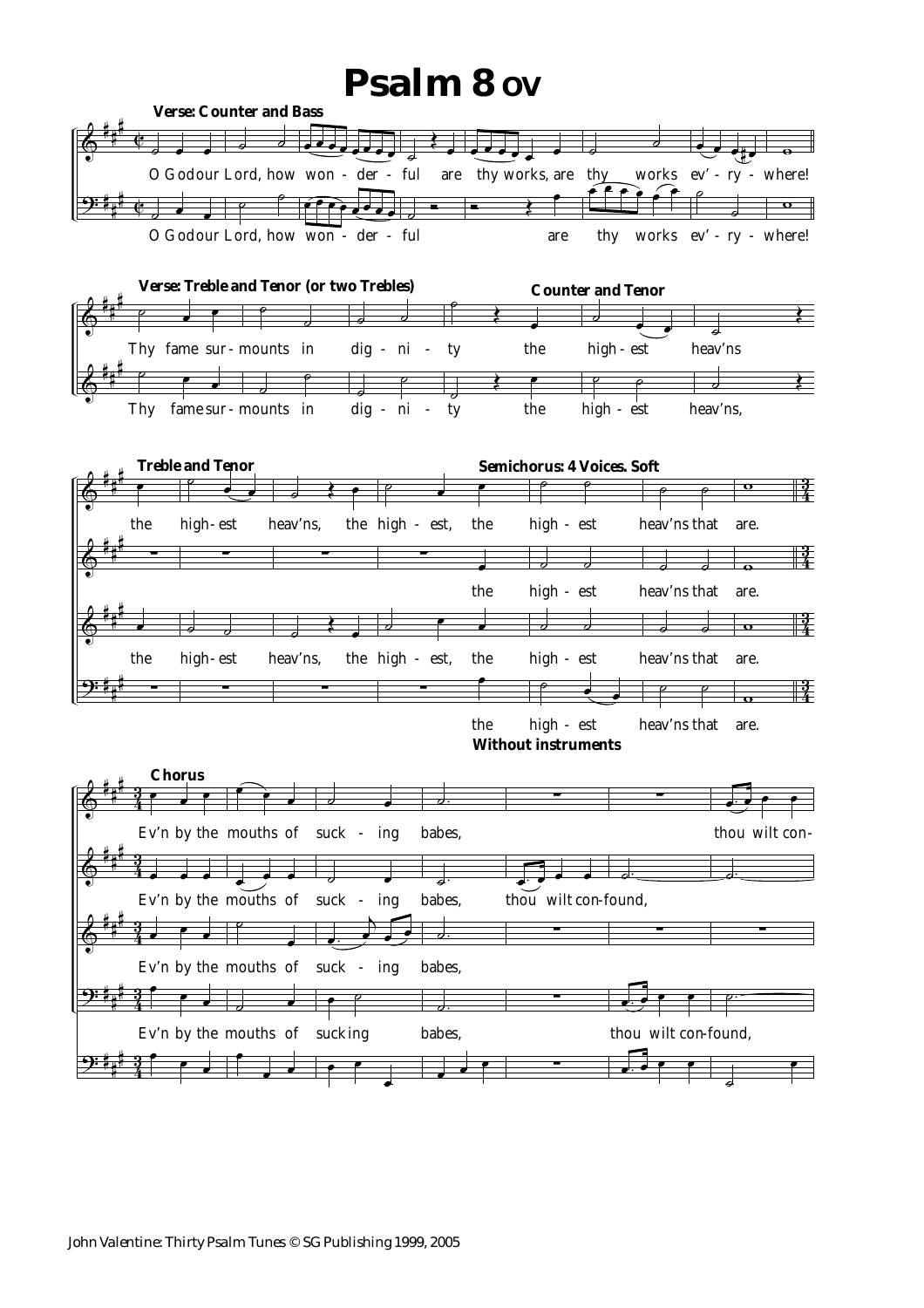### *Psalm 8 continued*







And when I see the heav'ns above, the works of thy own hand:

- The sun, the moon, and all the stars, And thou hast crowned him also in order as they stand;
- Lord! what is man, that thou of him tak'st such abundant care? Or what the son of man, whom thou Hast in subjection unto him to visit dost not spare?

For thou hast made him little less than angels in degree: with glorious dignity.

Thou hast preferr'd him to be lord of all thy works, and thou put all things here below.

As sheep, and neat, and all beasts else, that in the fields do feed: Fowls of the air, fish in the sea, and all that therein breed.

O God our Lord, how excellent is thy most glorious name In all the earth! Therefore we do praise and adore the same.

*John Valentine: Thirty Psalm Tunes © SG Publishing 1999, 2005*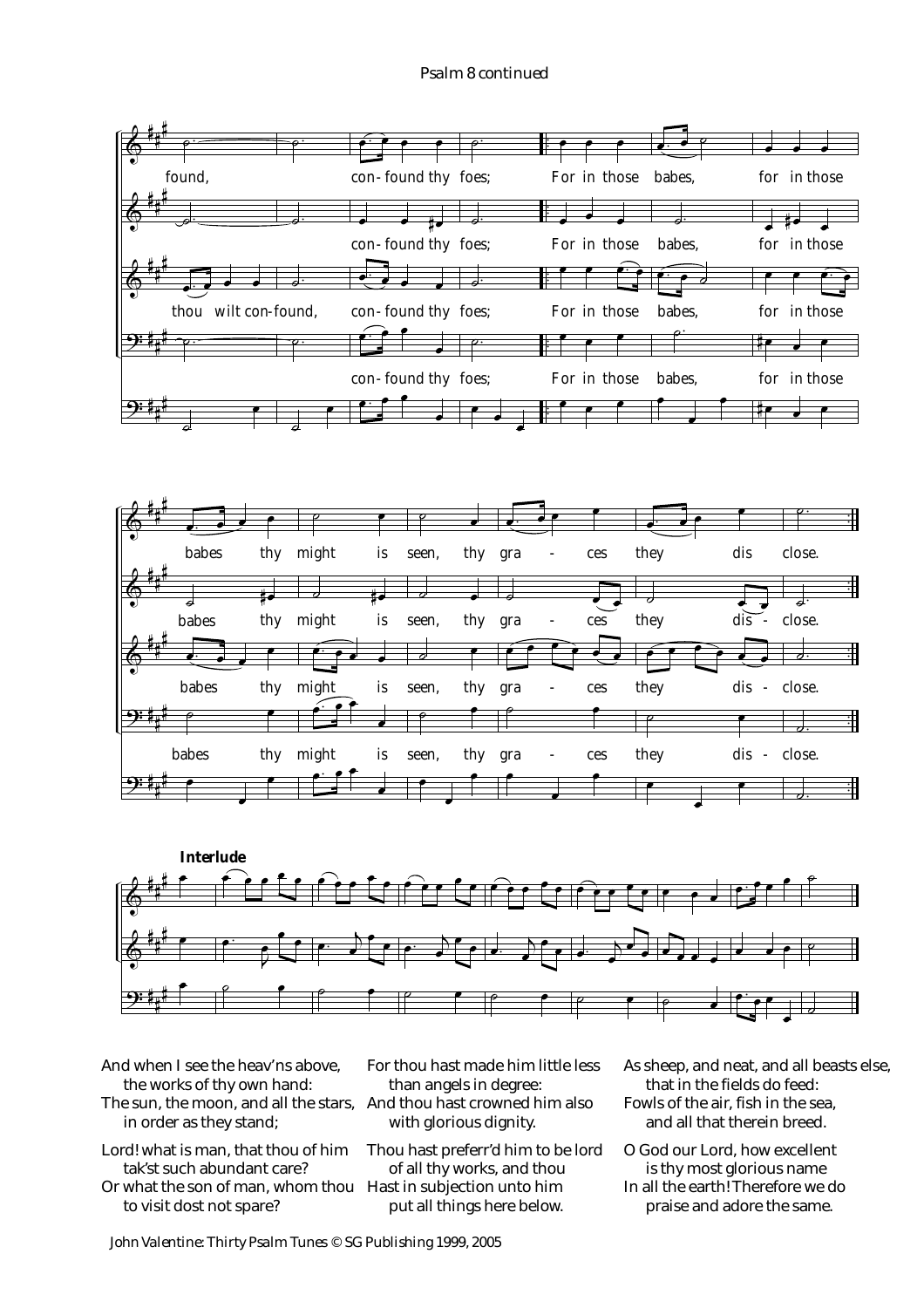# **Psalm 9 ov**

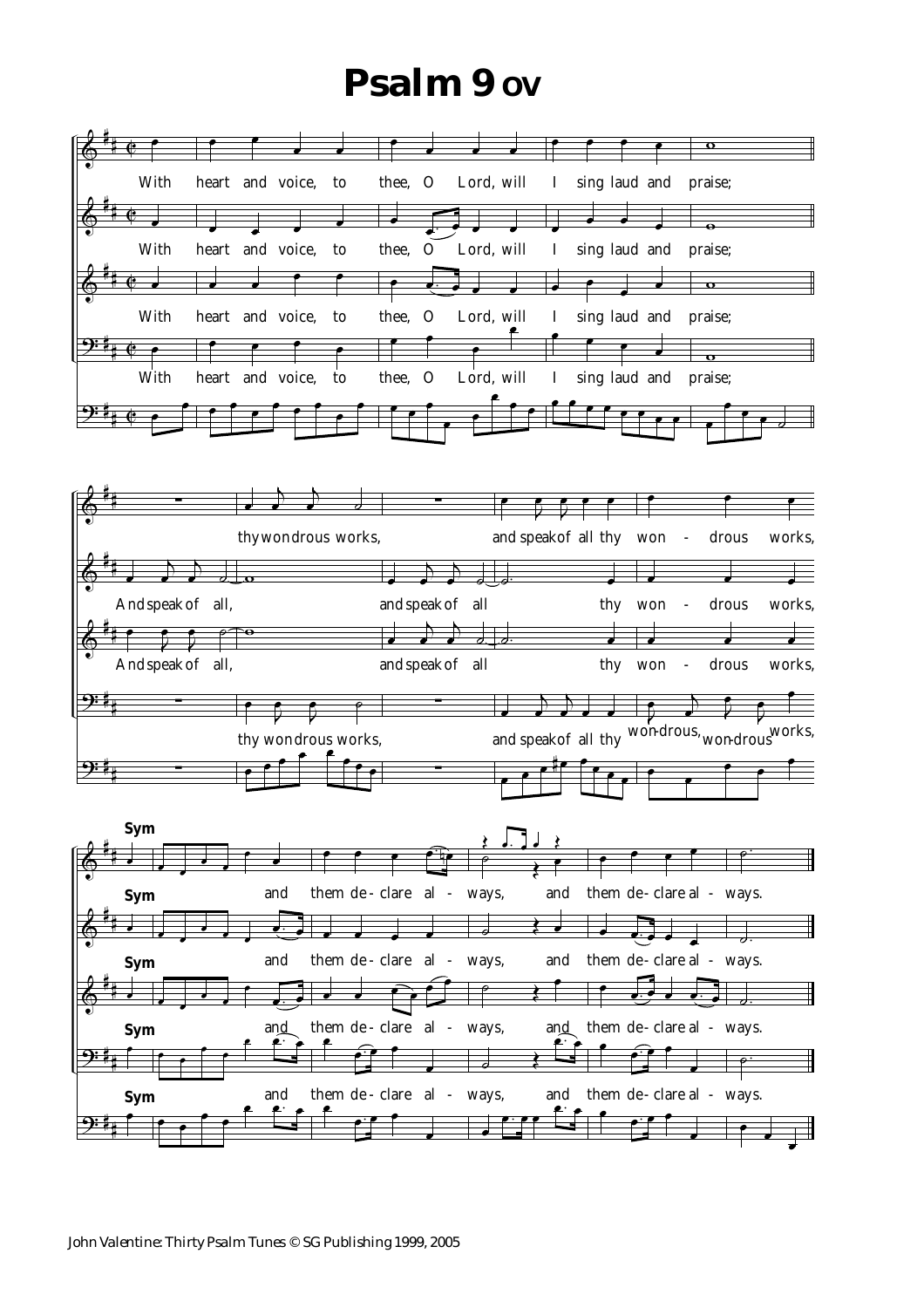### *Psalm 9 continued*



I will be glad and much rejoice in thee, O God most high; And make my songs extol thy name above the starry sky.

- Because my foes are driven back, and turned into flight: They do fall down and are destroy'd by thy great pow'r and might.
- Thou hast revenged all my wrong, my grief and all my grudge: Thou dost with justice hear my cause, most like a righteous judge.

Thou dost rebuke the heathen folk, and wicked so confound, That afterward the memory of them cannot be found.

Destructions to an end are come, and cities overthrown: With them likewise is perished their fame and great renown.

Know thou that he who is above for evermore shall reign: And in the seat of equity true judgement will maintain. With justice he will keep and guide the world and ev'ry wight: And so will yield with equity to ev'ry man his right.

He is protector of the poor, what time they be opprest: He is in all adversity their refuge and their rest.

And they that know thy holy name therefore shall trust in thee: For thou forsakest not their suit in their necessity.

### *The Second Part*

Sing psalms therefore unto the Lord. who dwells on Sion hill: Among the people all declare his noble acts and will.

For he is mindful of the blood of them that be opprest: Forgetting not the humble man that seeks to him for rest.

Have mercy, Lord, on me, because my foes do yet remain:

Who from the gates of death art wont to raise me up again,

In Sion that I may set forth thy praise with heart and voice: And that in thy salvation great my soul may still rejoice.

The heathen stick fast in the pit that they themselves prepar'd: And in the net that they did hide, their own feet are ensnar'd.

By judgments great the Lord is known, whilst wicked men are caught,

And fast entangled in the work which their own hands have wrought.

The wicked and deceitful men go down to hell below: And all the people of the world, that God refuse to know.

But sure the Lord will not forget the poor man's grief and pain: The patient people never look for help of him in vain.

O Lord, arise, lest men prevail that be of worldly might: And let the heathen folk receive their judgement in thy sight.

Lord, strike such terror, fear and dread,

into their hearts, and then They will be forced to confess themselves to be but men.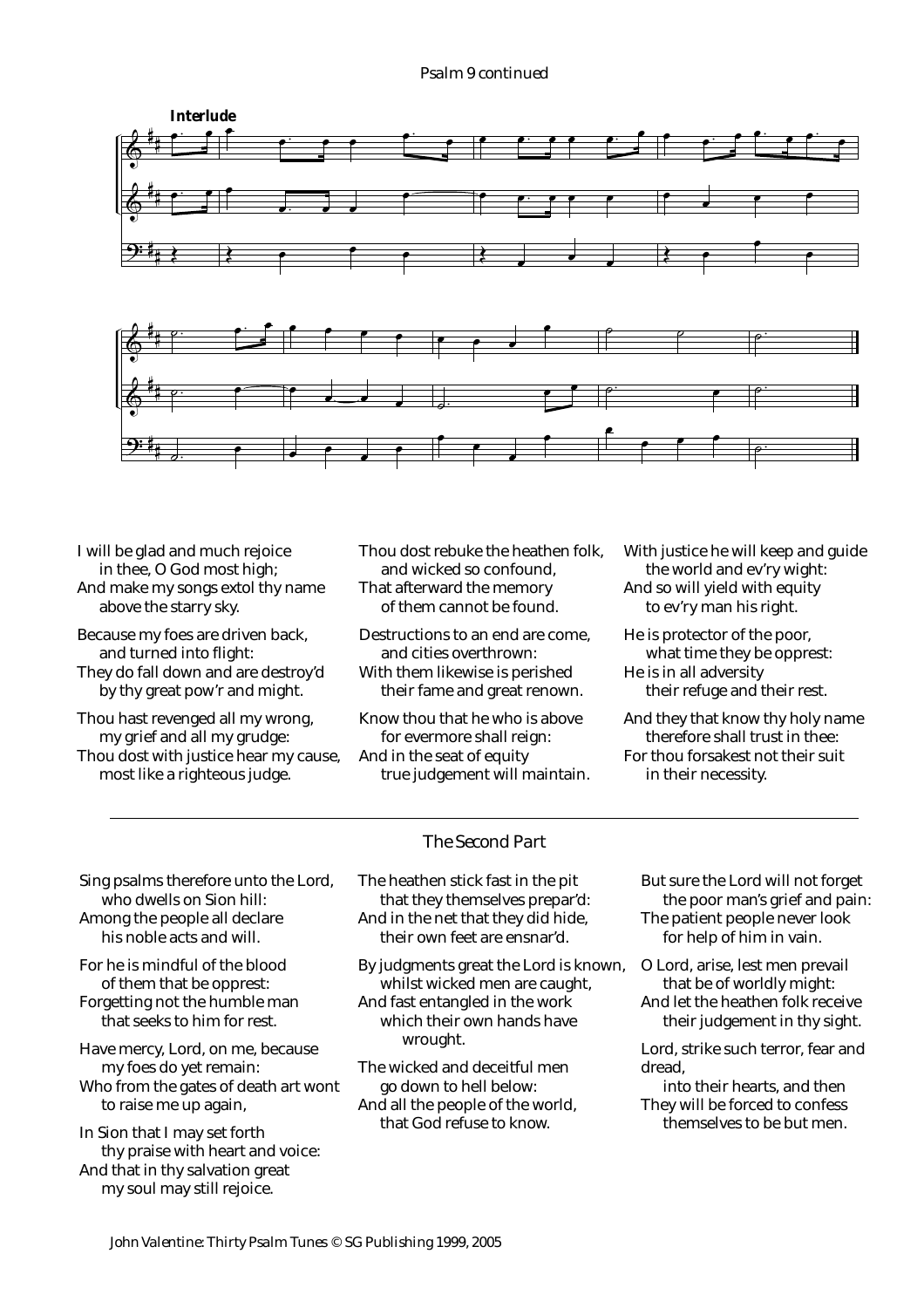### **Psalm 10 ov verses 1, 12, 13 and 14**

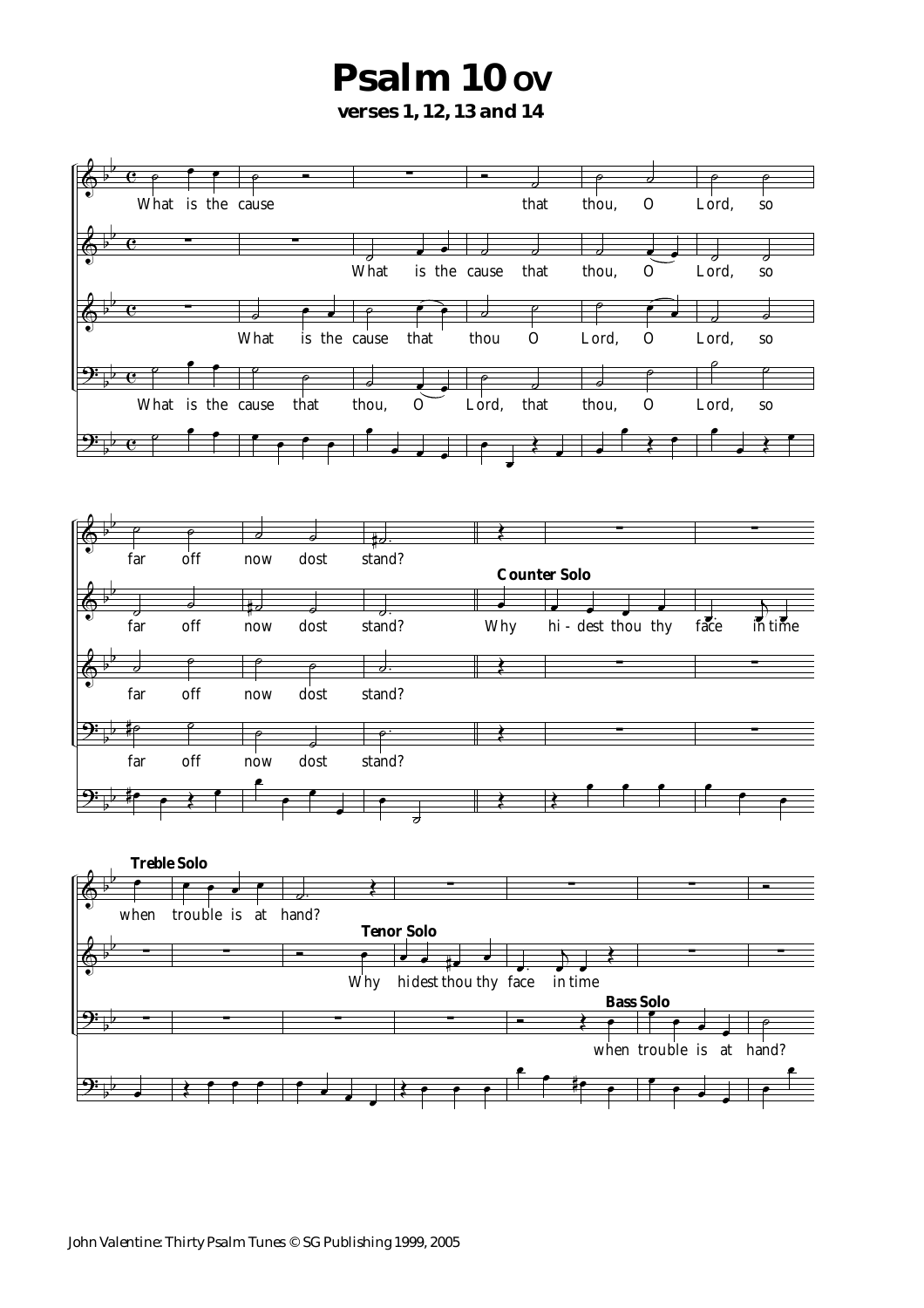

Arise, O Lord our God, in whom the poor man's hope doth rest: Lift up thy hand, do not forget the poor that be opprest.

Why should the proud and wicked man blaspheme God's holy name? Whilst in his heart he crieth Tush, God cares not for the same.

But thou see'st all their wickedness, and well dost understand, That friendless and poor fatherless are left into thy hand.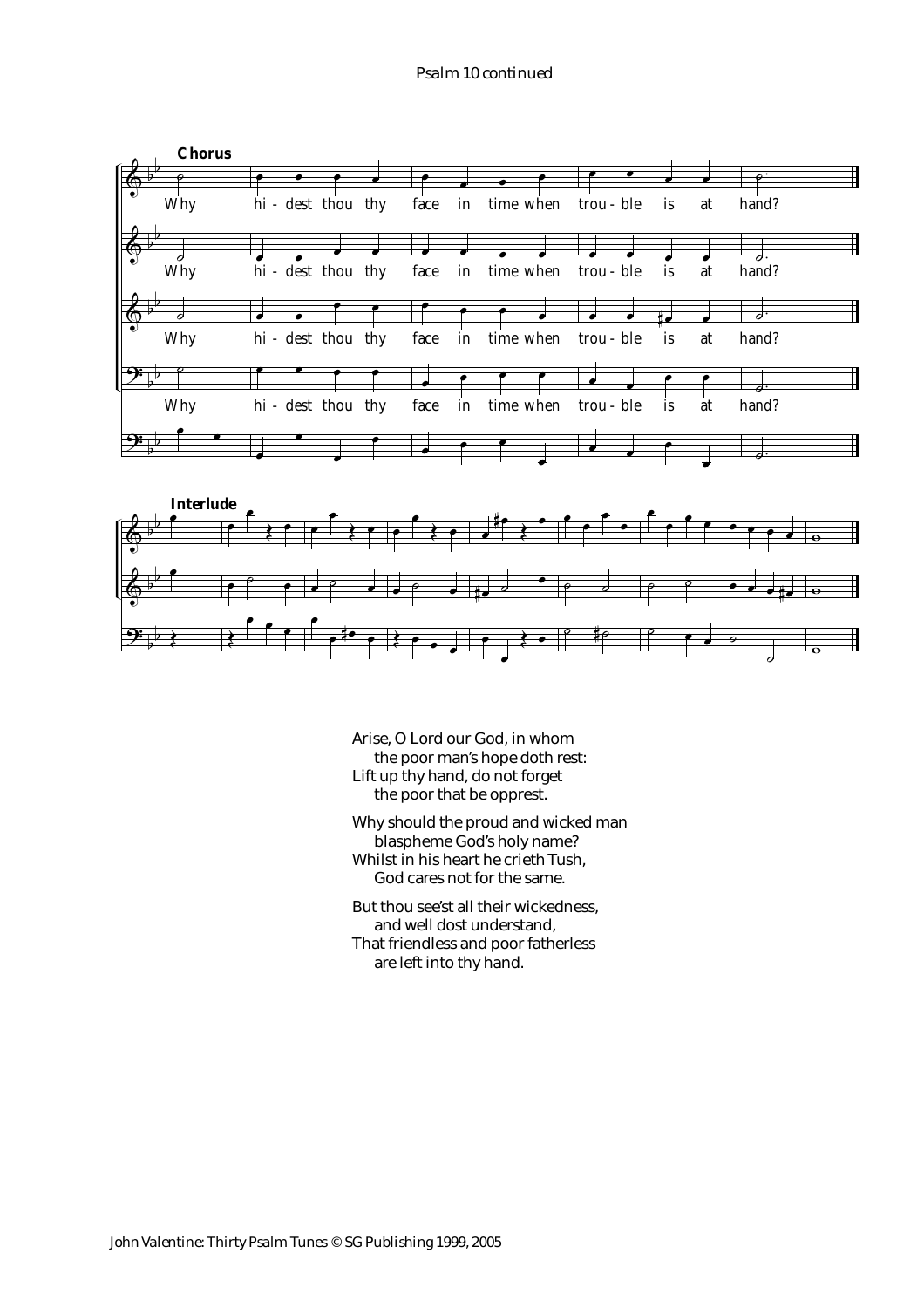# **Psalm 11 NV**





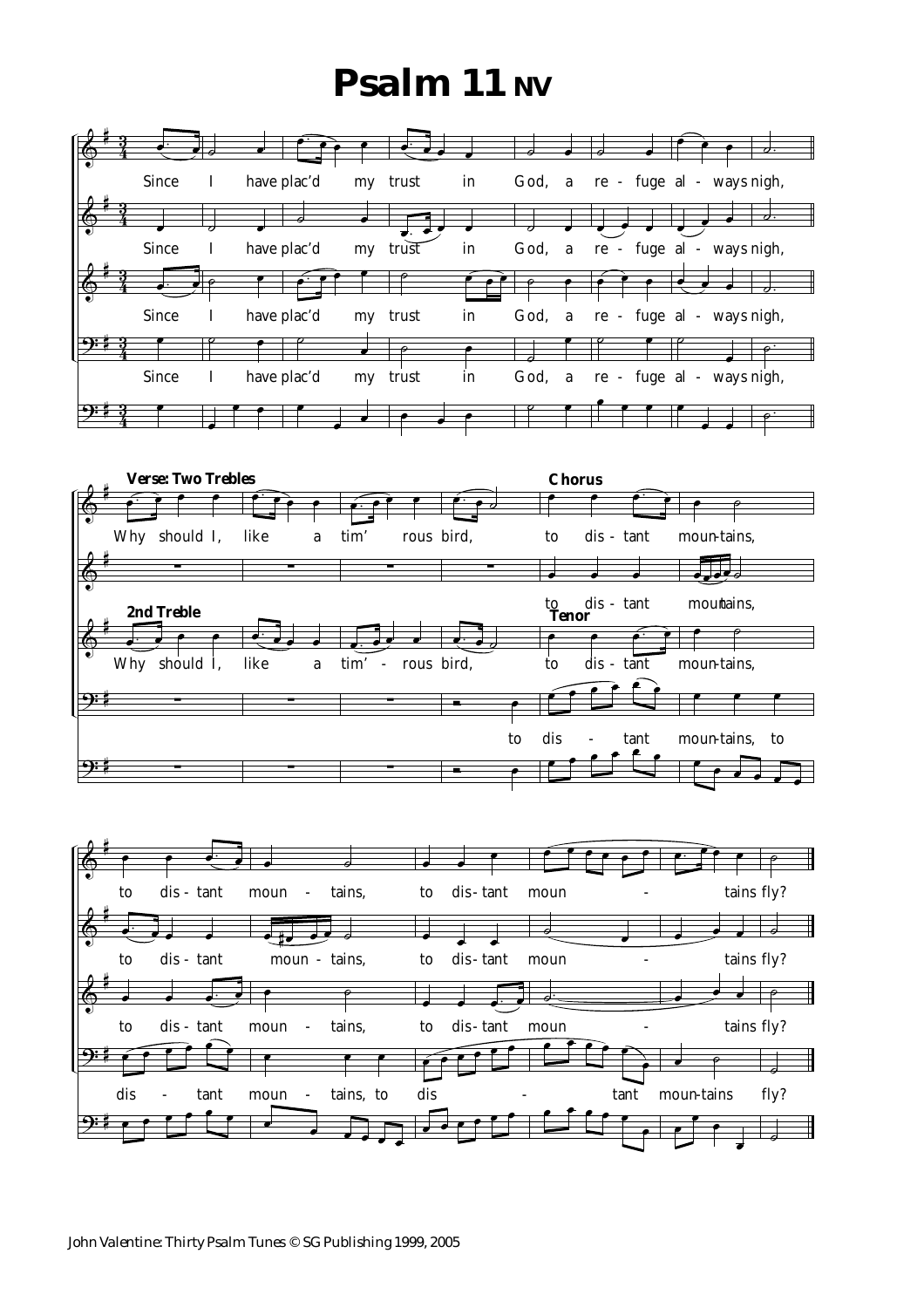### *Psalm 11 continued*



- 1 Since I have plac'd my trust in God, A refuge always nigh, Why should I, like a tim'rous bird, To distant mountains fly?
- 2 Behold, the wicked bend their bow, And ready fix their dart; Lurking in ambush to destroy The man of upright heart.
- 3 When once the firm assurance fails Which public faith imparts, 'Tis time for innocence to fly From such deceitful arts.
- 4 The Lord hath both a temple here, And righteous throne above; Whence he surveys the sons of men, And how their counsels move.
- 5 If God the righteous, whom he loves, For trial does correct; What must the sons of violence, Whom he abhors, expect?
- 6 Snares, fire, and brimstone on their heads Shall in one tempest show'r; This dreadful mixture his revenge Into their cup shall pour.
- 7 The righteous Lord will righteous deeds With signal favour grace; And to the upright man disclose The brightness of his face.
- *D To Father, Son, and Holy Ghost, The God whom we adore, Be glory; as it was, is now, And shall be evermore*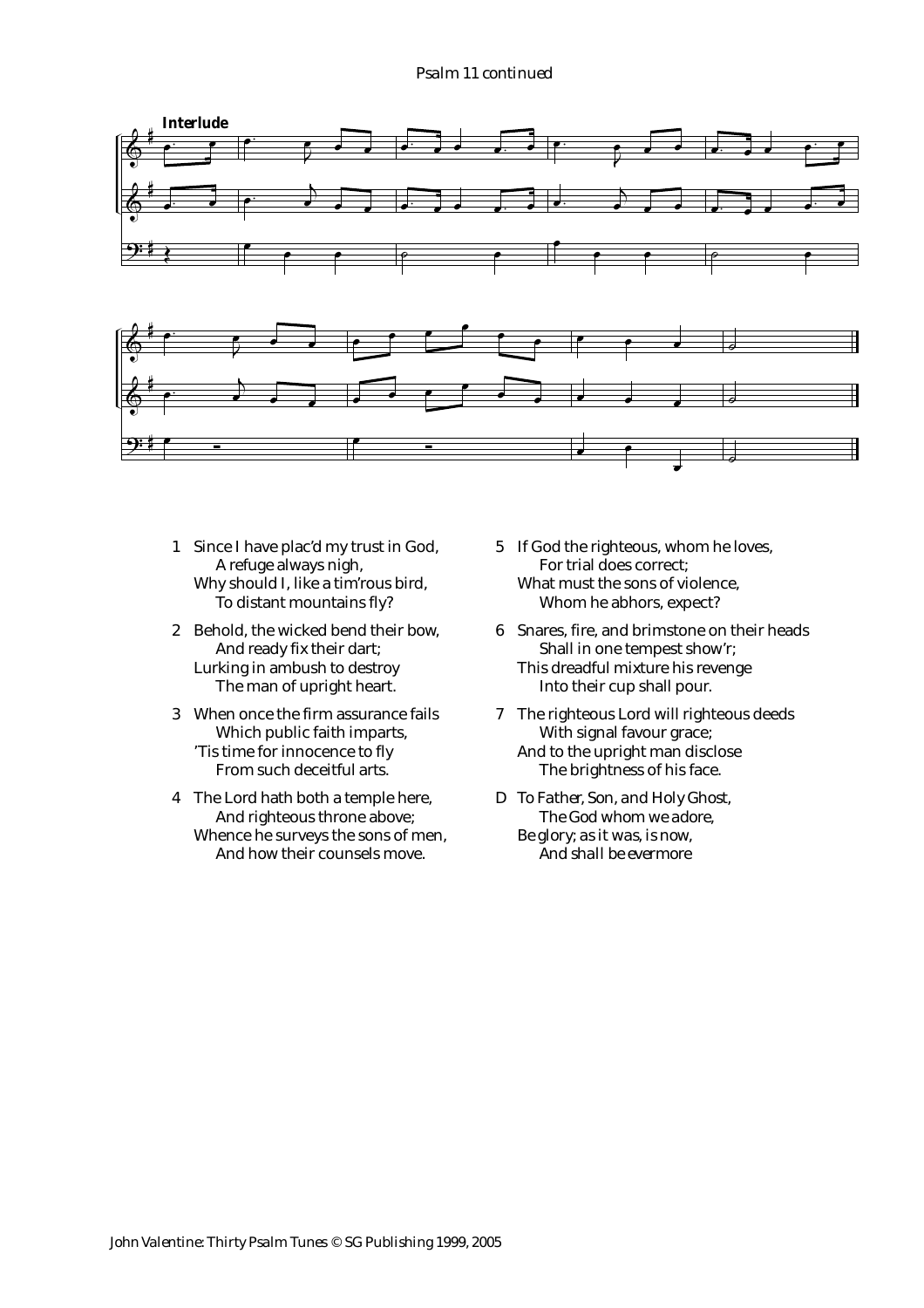# **Psalm 12 NV**

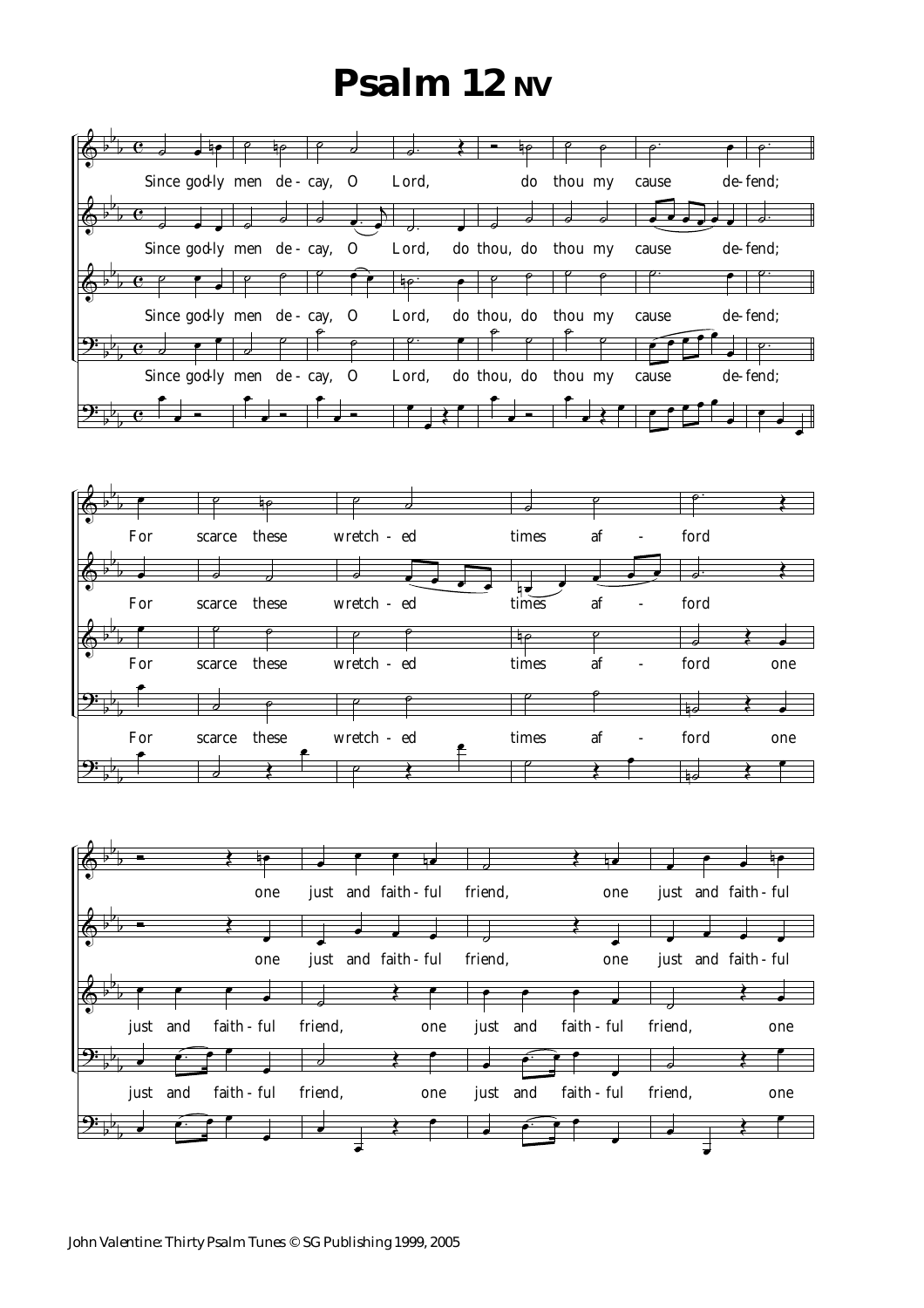### *Psalm 12 continued*



- 1 Since godly men decay, O Lord, Do thou my cause defend; For scarce these wretched times afford One just and faithful friend.
- 2 One neighbour now can scarce believe What t'other doth impart; With flatt'ring lips they all deceive, And with a double heart.
- 3 But lips that with deceit abound Can never prosper long; God's righteous vengeance will confound The proud blaspheming tongue.
- 4 In vain those foolish boasters say, Our tongues are sure our own; With doubtful words we will betray, And be controll'd by none.
- 5 For God, who hears the suff'ring poor, And their oppression knows, Will soon arise and give them rest, In spite of all their foes.
- 6 The word of God shall still abide, And void of falsehood be, As is the silver, sev'n times tried, From drossy mixture free.
- 7 The promise of his aiding grace Shall reach the purpos'd end; His servants from this faithless race He ever shall defend.
- 8 The shall the wicked be perplex'd, Nor know which way to fly; When those, whom they despis'd and vex'd, Shall be advanc'd on high.
- *D To Father, Son, and Holy Ghost, The God whom we adore, Be glory; as it was, is now, And shall be evermore.*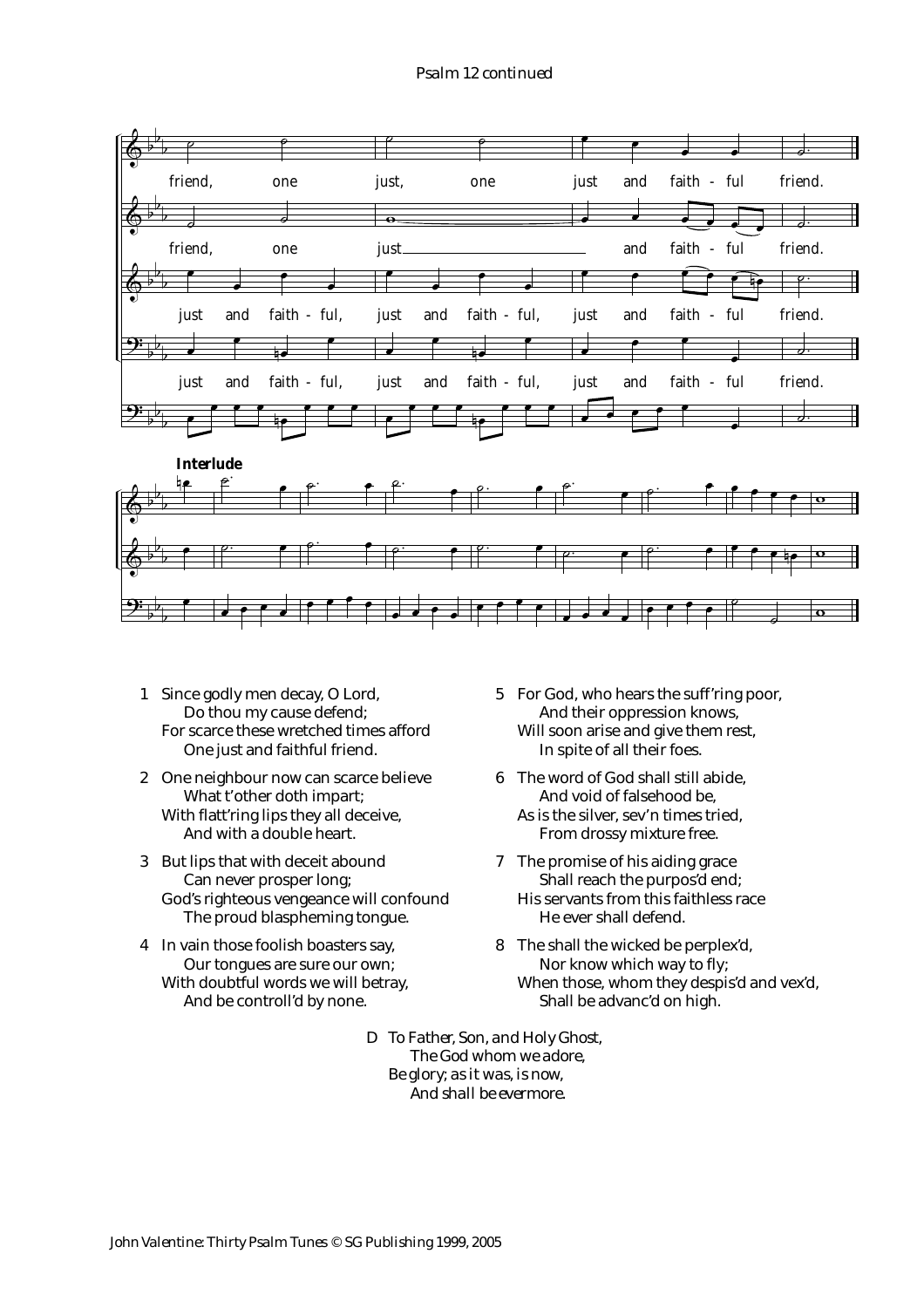# **Psalm 13 NV**

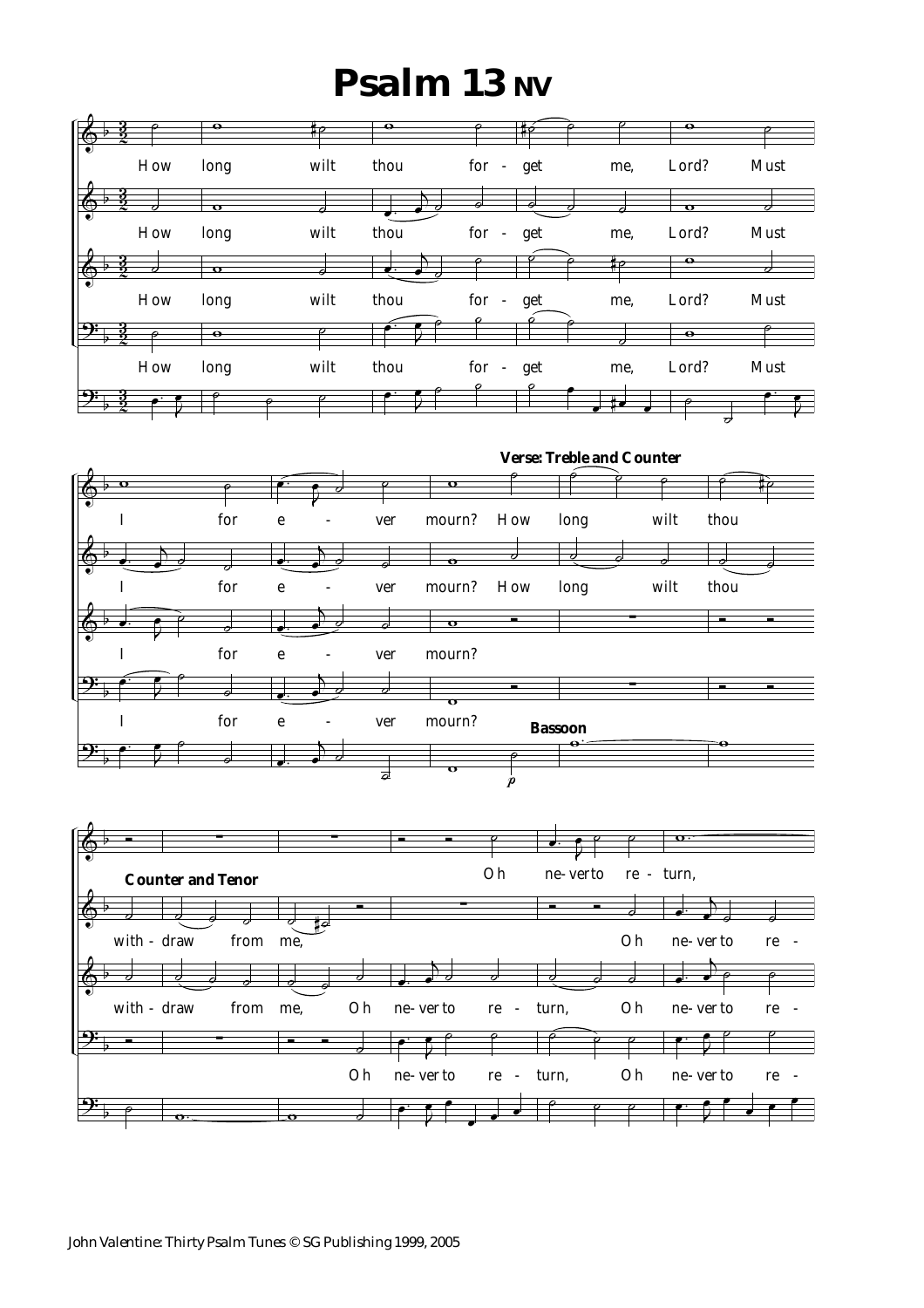### *Psalm 13 continued*



- 1 How long wilt thou forget me, Lord? Must I forever mourn? How long wilt thou withdraw from me, Oh! never to return?
- 2 How long shall anxious thoughts my soul, And grief my heart oppress? How long my enemies insult, And I have no redress?
- 3 O hear, and to my longing eyes Restore thy wonted light; And suddenly, or I shall sleep In everlasting night.
- 4 Restore me, lest they proudly boast 'Twas their own strength o'ercame; Permit not them that vex my soul To triumph in my shame.
- 5 Since I have always plac'd my trust Beneath thy mercy's wing, Thy saving health will come, and then My heart with joy shall spring.
- 6 Then shall my song, with praise inspir'd, To thee, my God, ascend; Who to thy servant in distress Such bounty didst extend.

*D To Father, Son, and Holy Ghost, The God whom we adore, Be glory; as it was, is now, And shall be evermore.*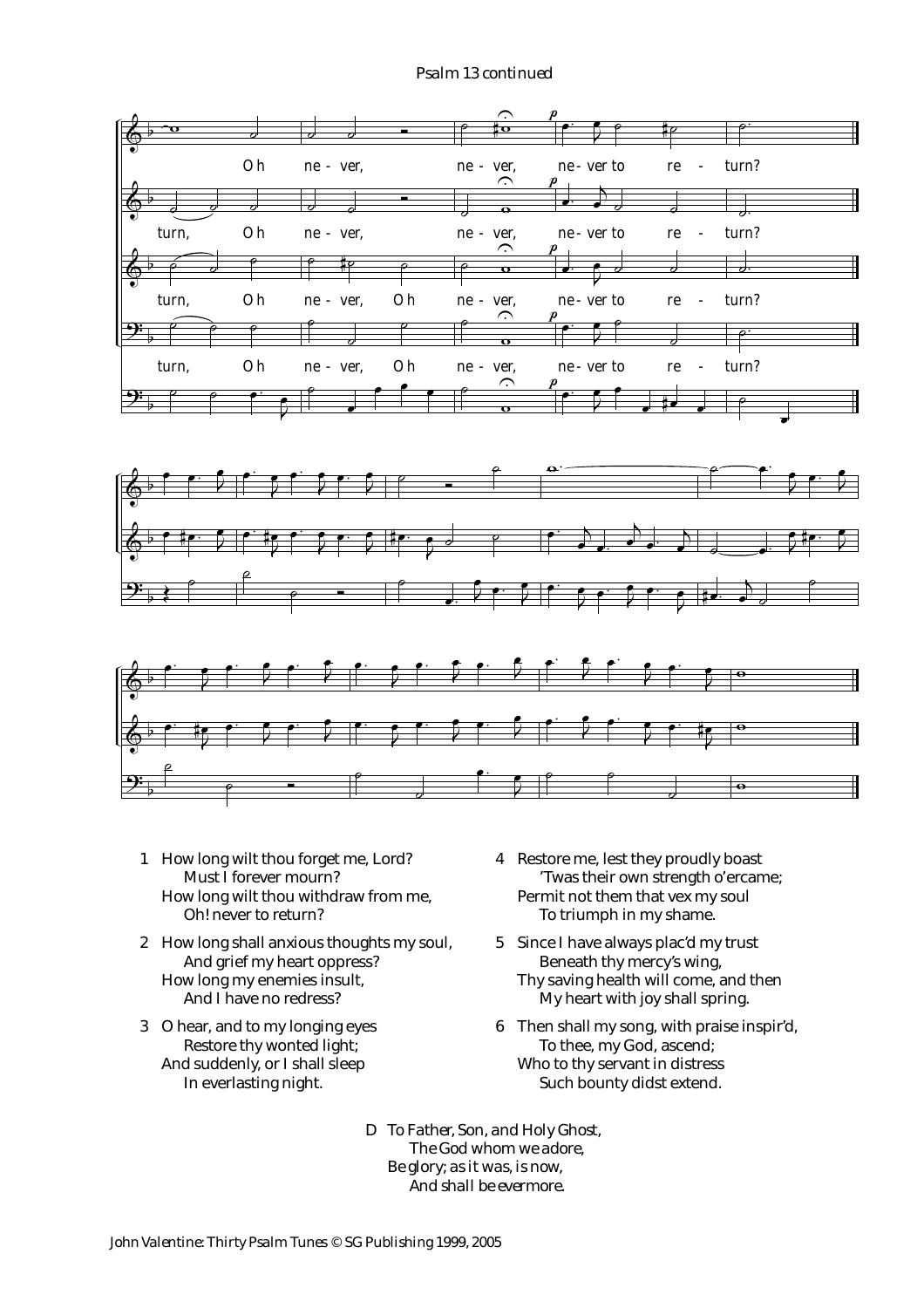# **Psalm 14 NV**



*John Valentine: Thirty Psalm Tunes © SG Publishing 1999, 2005*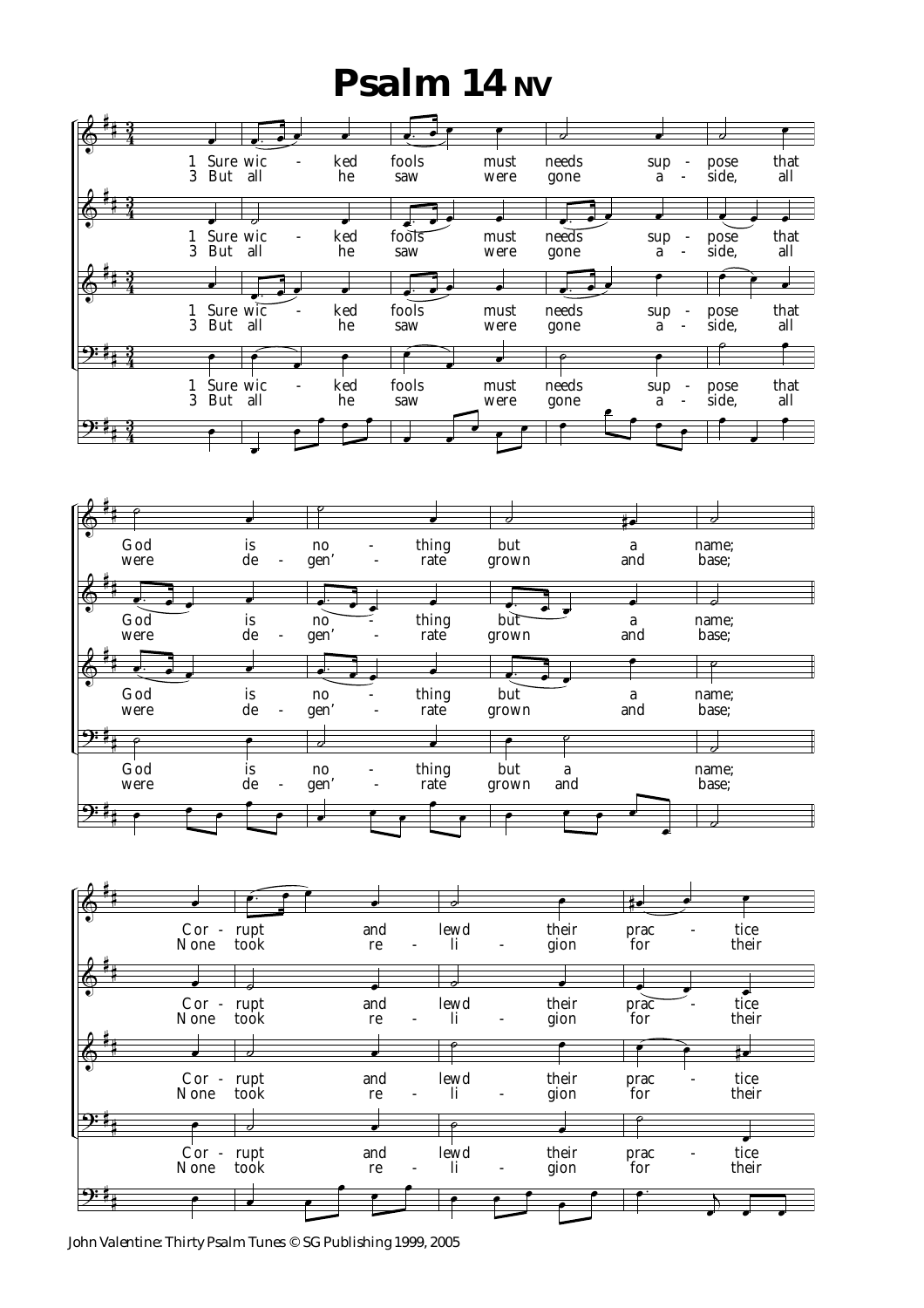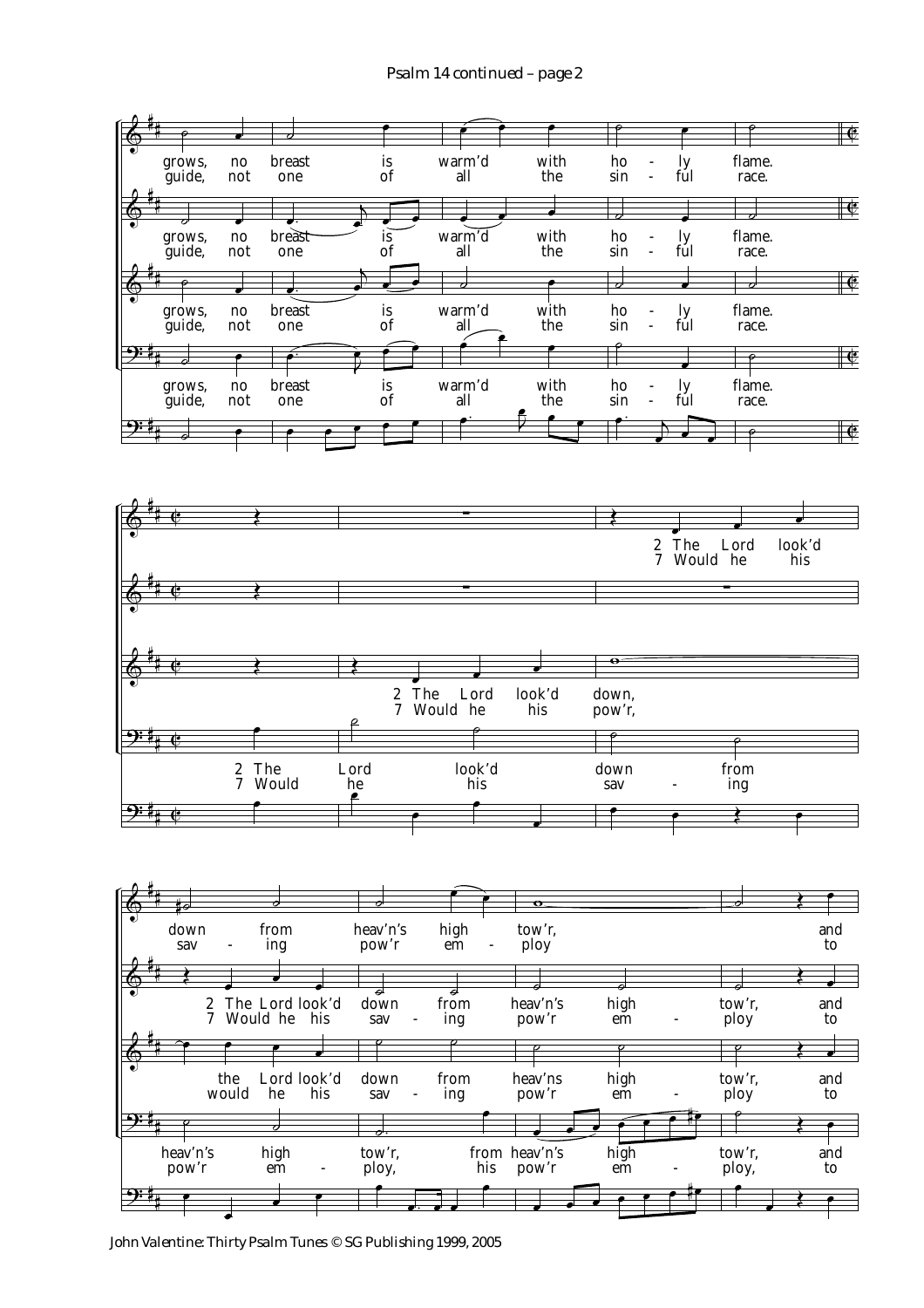

*John Valentine: Thirty Psalm Tunes © SG Publishing 1999, 2005*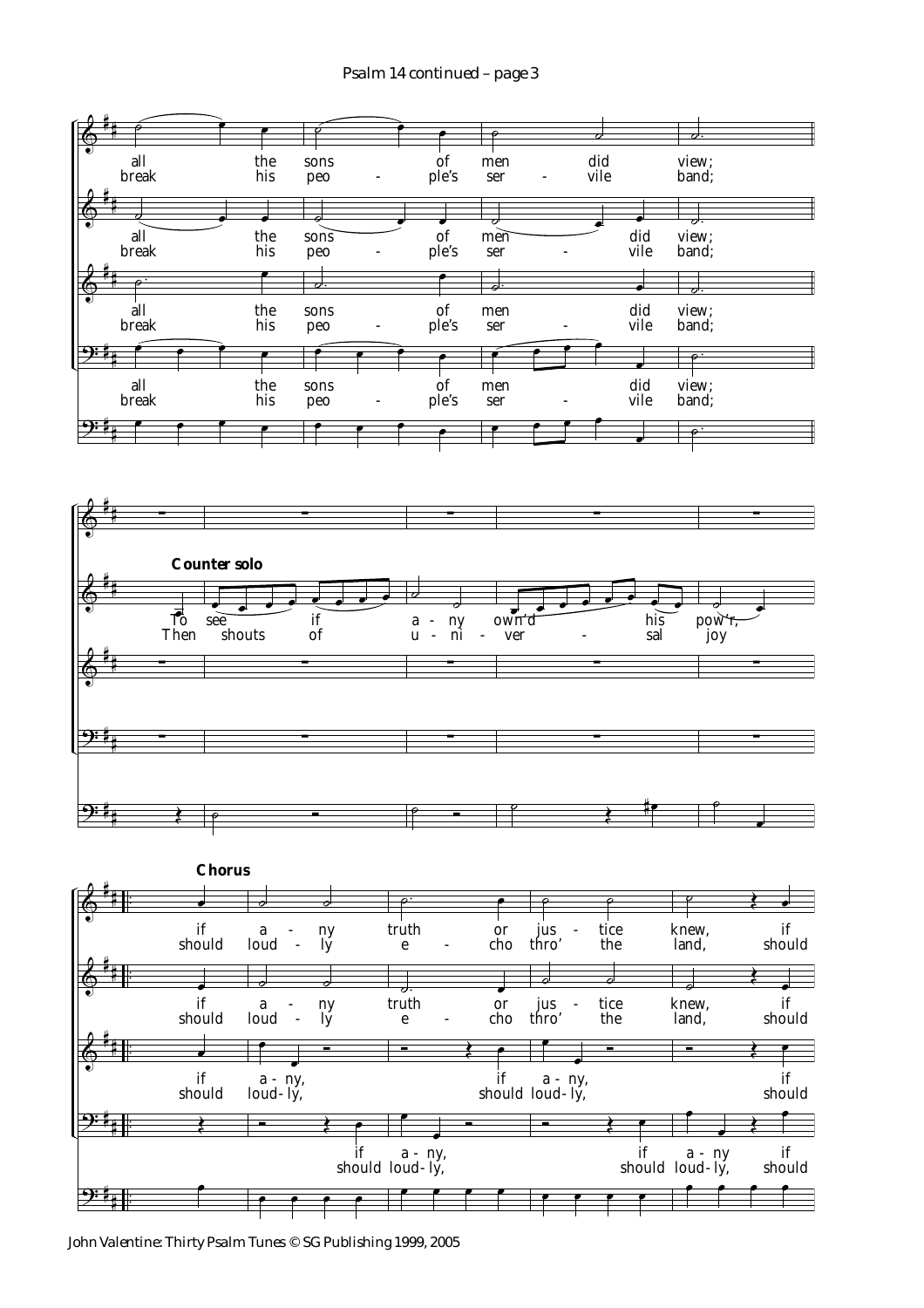### *Psalm 14 continued – page 4*





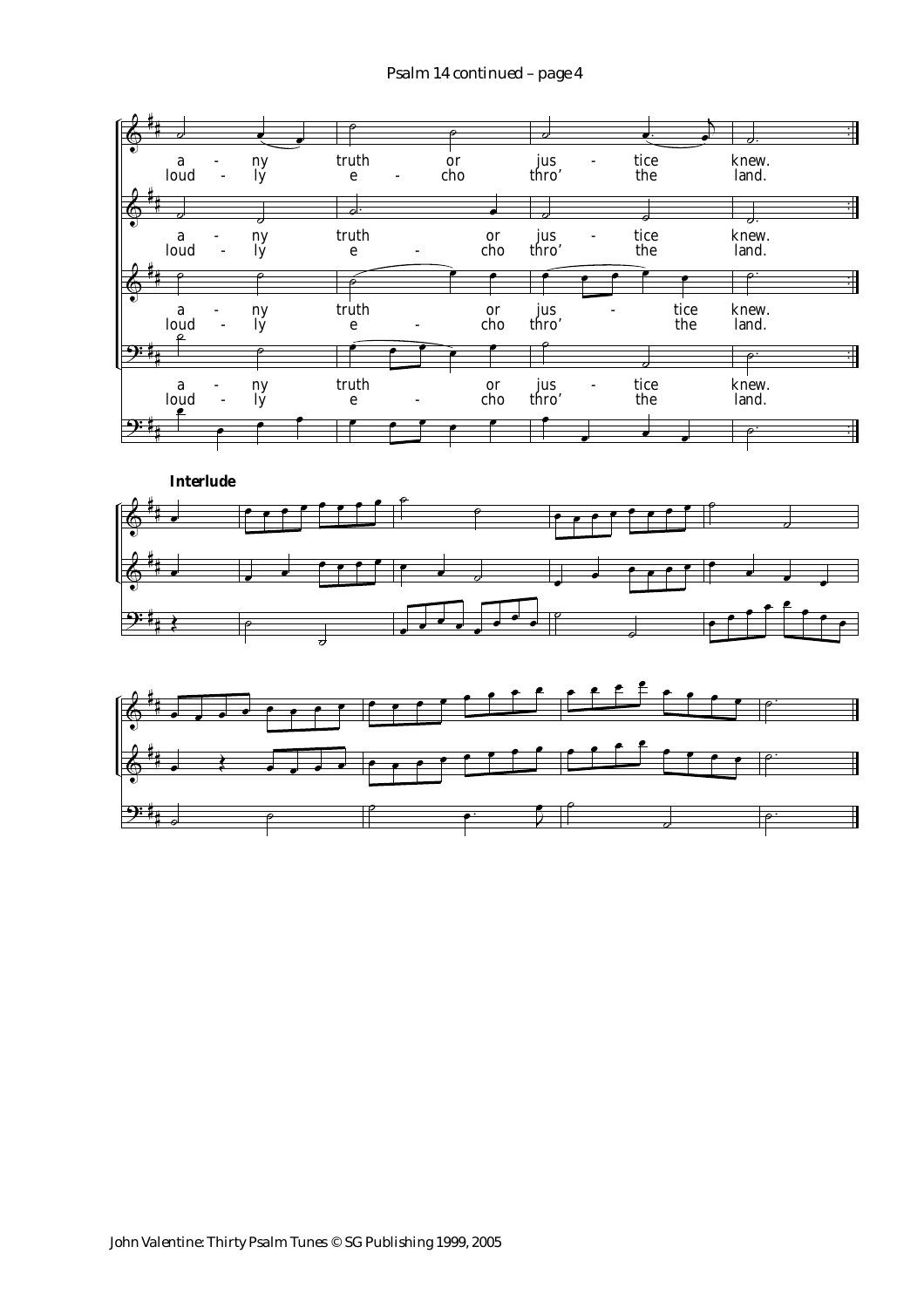# **Psalm 15 NV**





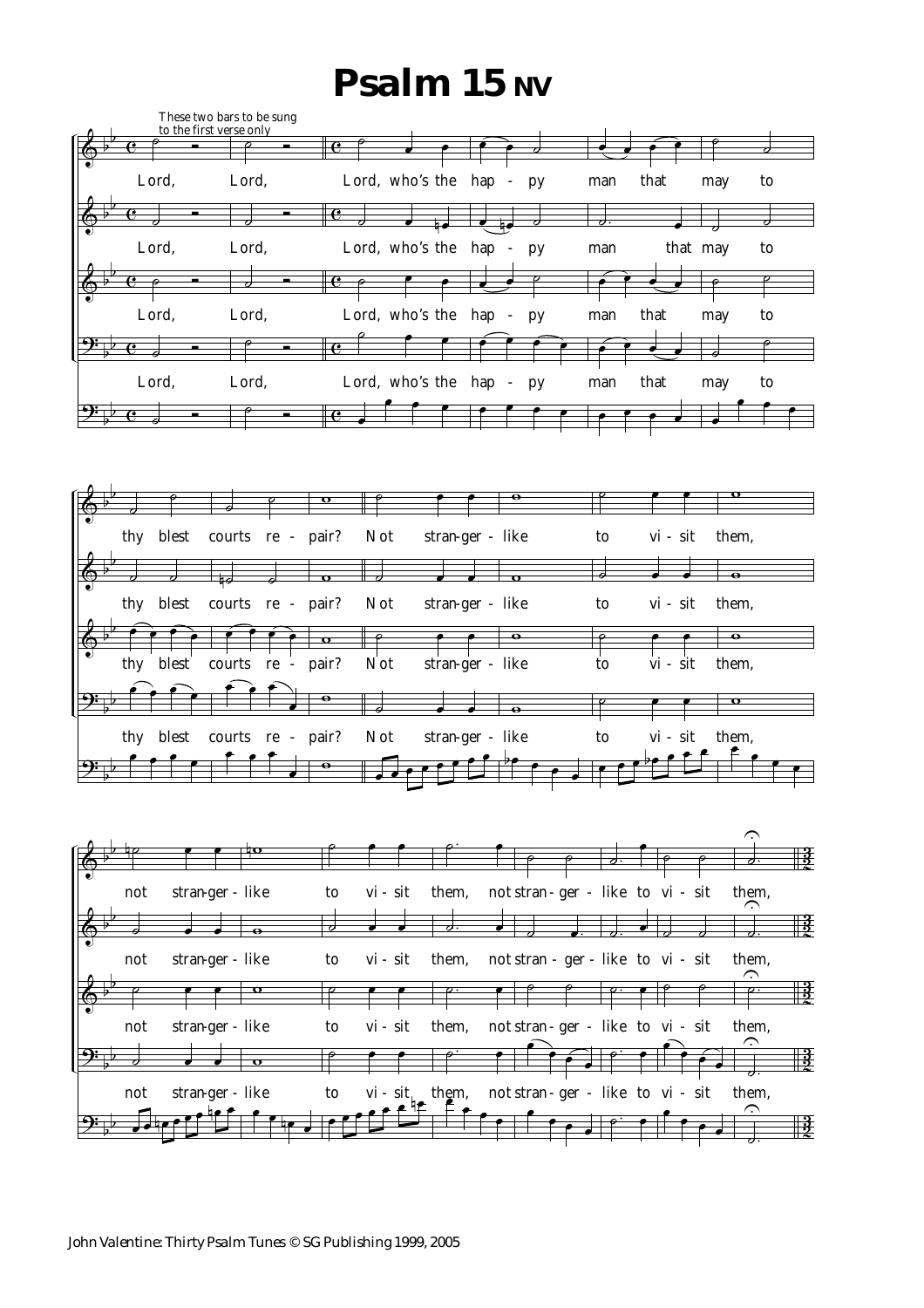### *Psalm 15 continued*





- 1 Lord, who's the happy man that may To thy blest courts repair? Not stranger-like to visit them, But to inhabit there?
- 2 'Tis he, whose every thought and deed By rules of virtue moves; Whose gen'rous tongue disdains to speak The thing his heart disproves.
- 3 Who never did a slander forge His neighbour's fame to wound; Nor hearken to a false report, By malice whisper'd round.
- 4 Who vice in all its pomp and pow'r Can treat with just neglect; And piety, though cloth'd in rags, Religiously respect.
- 5 Who to his plighted vows and trust Has ever firmly stood; And, though he promise to his loss, He makes his promise good.
- 6 Whose soul in usuary disdains His treasure to employ; Whom no rewards can ever bribe The guiltless to destroy.
- 7 The man, who by this steady course Has happiness insur'd, When earth's foundation shakes, shall stand By Providence secur'd.
- *D To Father, Son, and Holy Ghost, The God whom we adore, Be glory; as it was, is now, And shall be evermore.*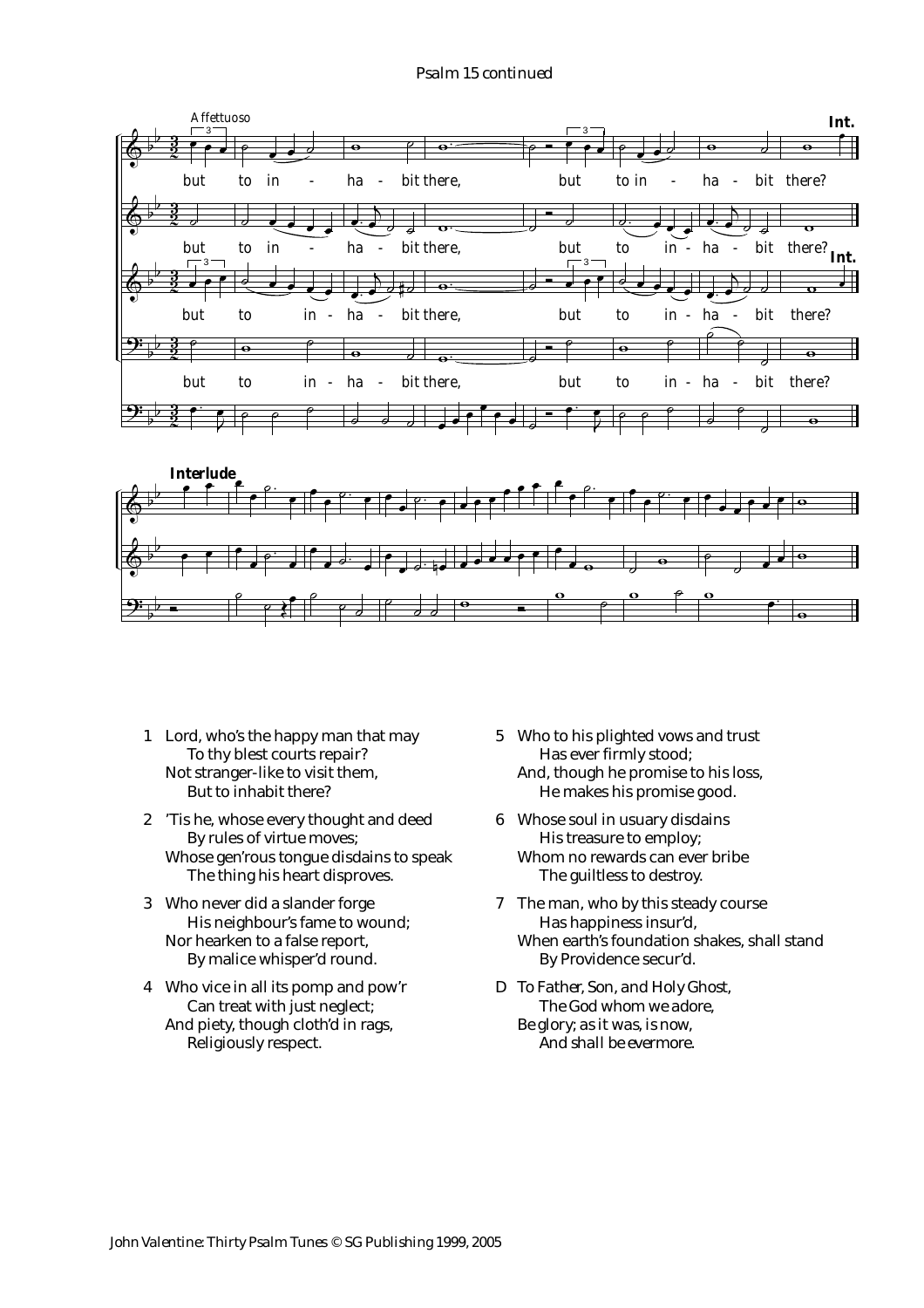## **Psalm 16 NV**